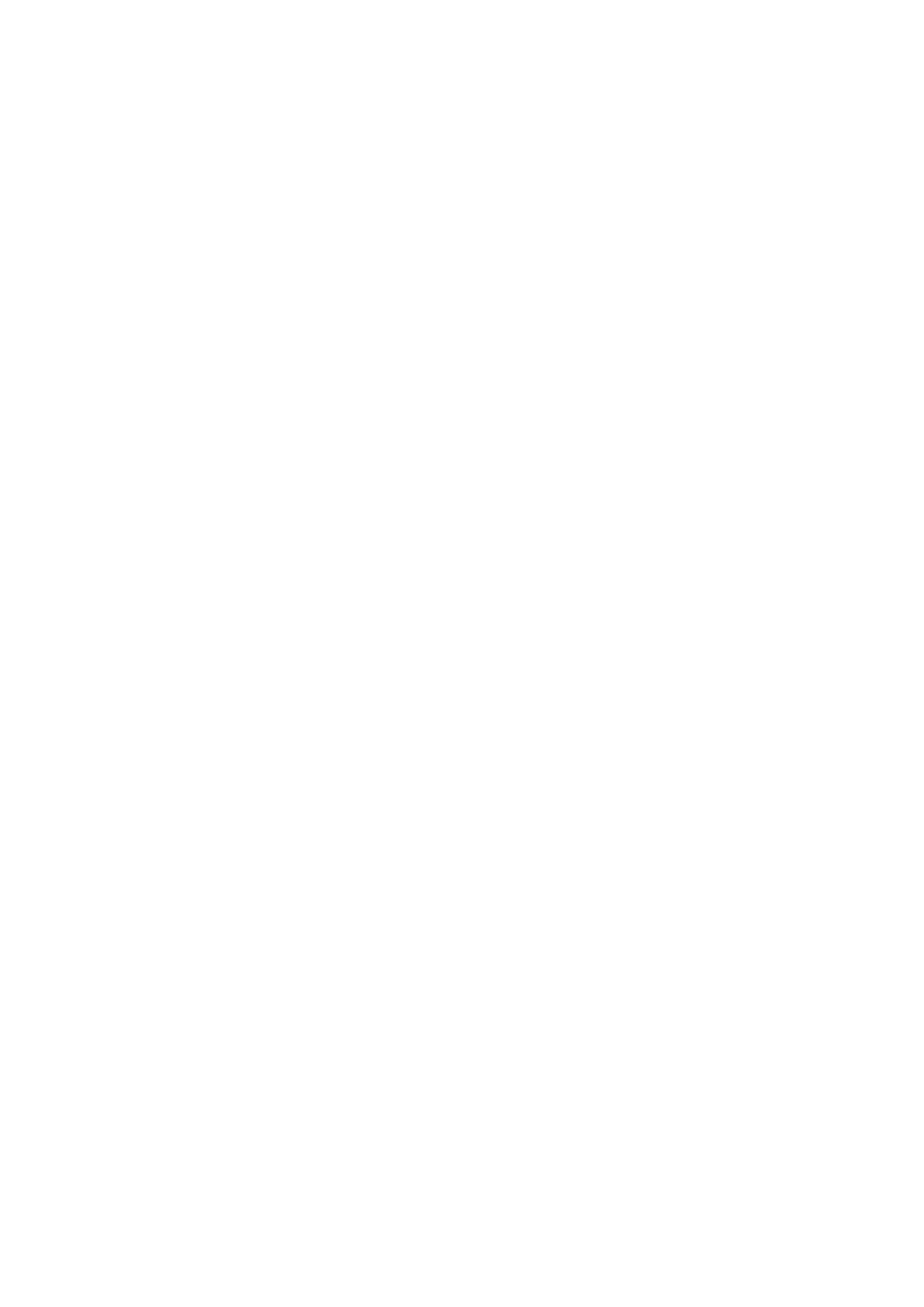### **Antibiotics from the nature - culturing of genetically talented bacterial isolates**

*Elinor Bertholtz*

| Supervisor:                  | Joakim Bierketorp, Swedish University of Agricultural Sciences,<br>Department of Microbiology |
|------------------------------|-----------------------------------------------------------------------------------------------|
| <b>Assistant Supervisor:</b> | Jolanta Levenfors, Swedish University of Agricultural Sciences,<br>Department of Microbiology |
| Examiner:                    | Bengt Guss, Swedish University of Agricultural Sciences,<br>Department of Microbiology        |

**Credits:** 15 hec **Level:** First cycle, G2E **Course title:** Independent project in Biology - bachelor project **Course code:** EX0689 **Programme/education:** Biology with specialisation in Biotechnology - Bachelor's Programme

**Place of publication:** Uppsala **Year of publication:** 2014 **Title of series:** Examensarbete/Sveriges lantbruksuniversitet, Institutionen för mikrobiologi **No:** 2014:8 **ISSN:** 1101-8151 **Online publication:** http://stud.epsilon.slu.se

**Keywords:** antimicrobial, antibiotics, actinomycetes, secondary metabolites, NRPS, PKS-I, PKS-II, DTS

**Sveriges lantbruksuniversitet Swedish University of Agricultural Sciences**

Faculty of Natural Resources and Agricultural Sciences Uppsala BioCenter Department of Microbiology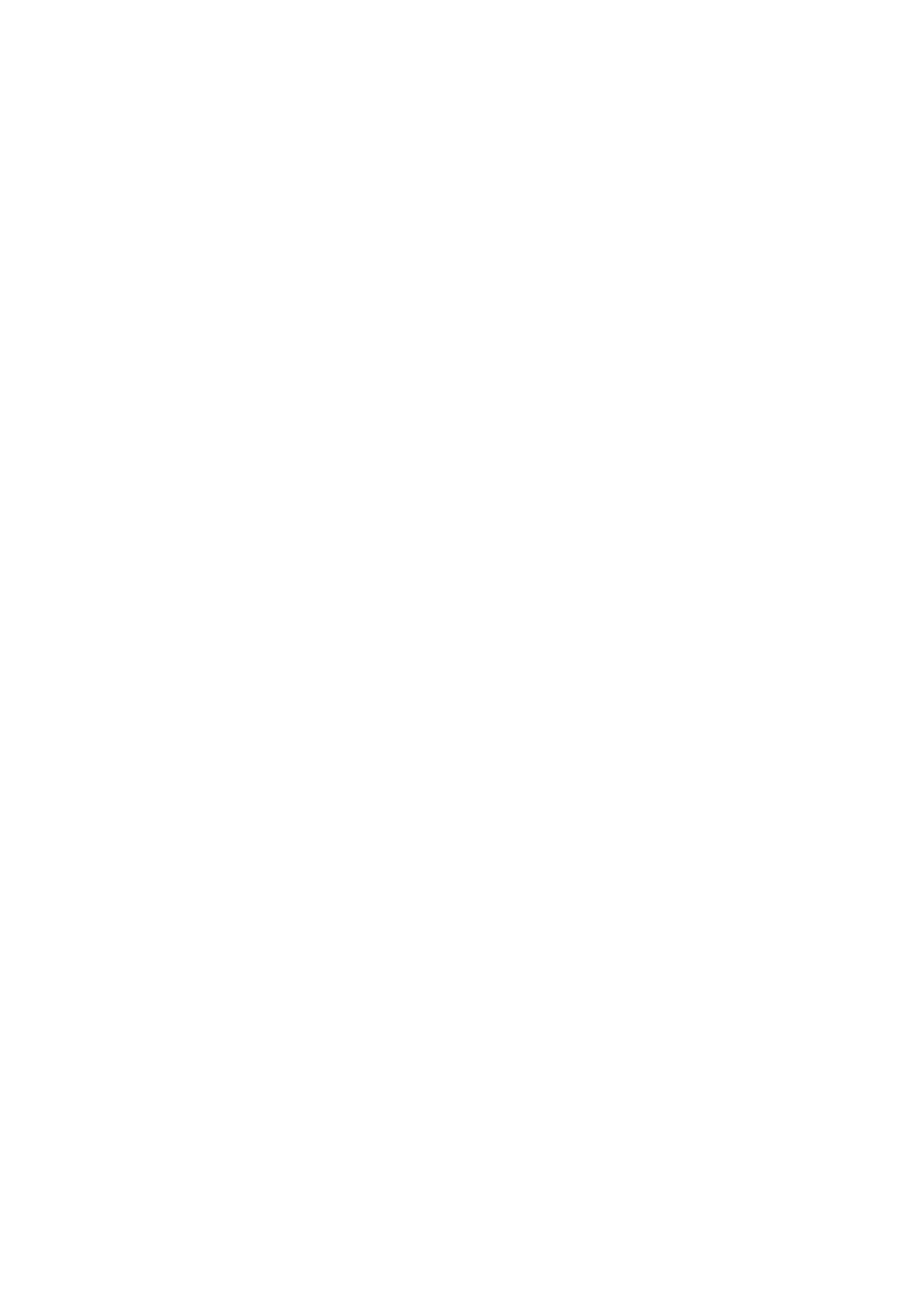### **ABSTRACT**

Bacterial infections are a threat to the modern healthcare because of the increase of the antibiotic resistance that many bacteria have developed during the history of antibiotics that began with the discovery of penicillin 1928. In order to respond to the accumulating resistance, novel antibiotics have to be discovered constantly. Therefore, there is an increasing need to exploit the ability of microorganisms to produce secondary metabolites with an antimicrobial effect. The current report addresses methods to activate silent genes coupled to the production of secondary metabolites. These procedures involve usage of microbial culture media with various composition, different culturing conditions such as high or low oxygen level as wells as addition of previously reported supplements that may trigger the expression of silent metabolic pathways for novel antibiotics. The different approaches used affected the metabolite production both by activating or suppressing the observed antimicrobial effects and possibly also resulted in the production of previously not detected substances. Some of the obtained substances will be further investigated in order to determine their structure and putative antimicrobial effects in more detail.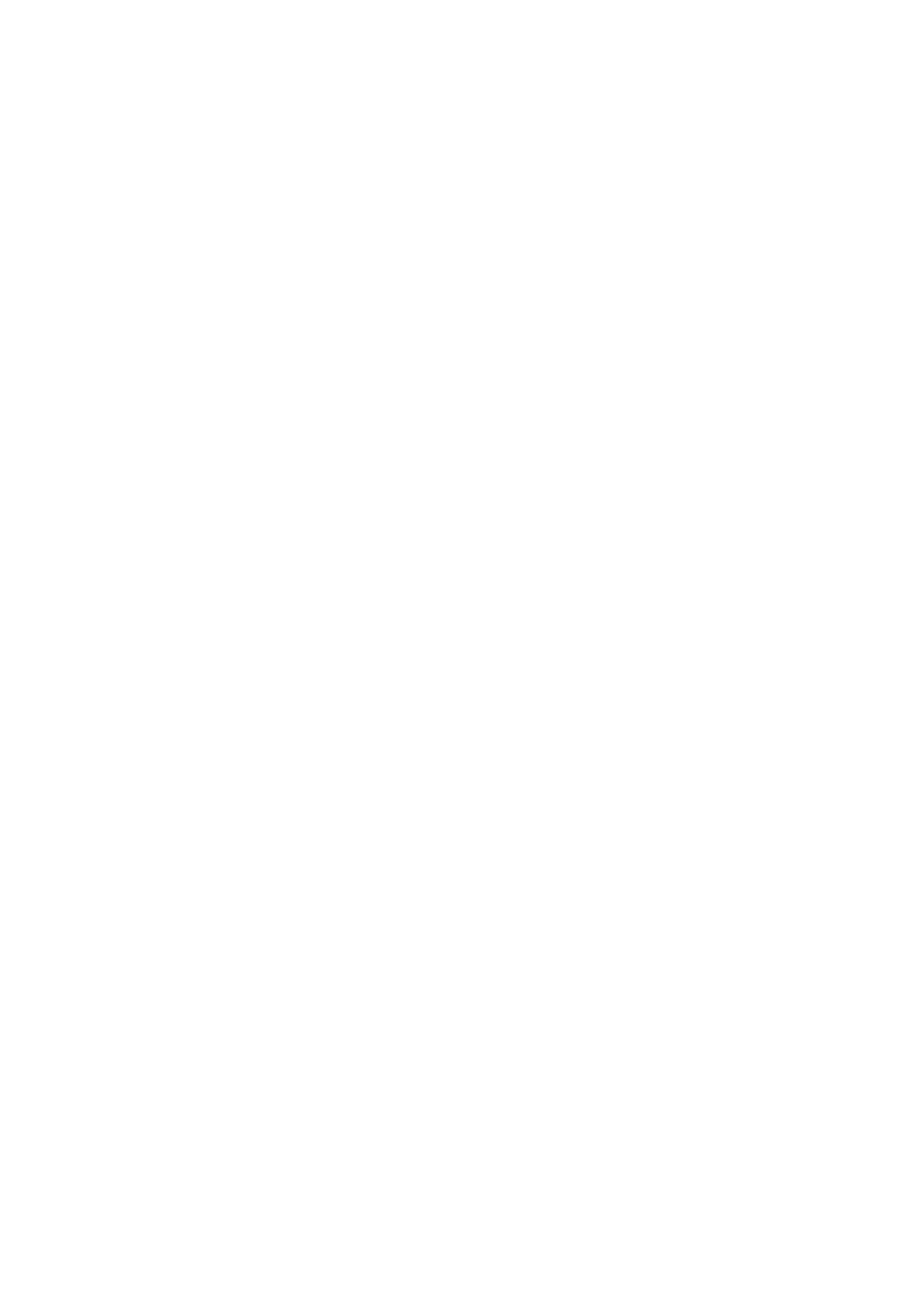# **TABLE OF CONTENTS**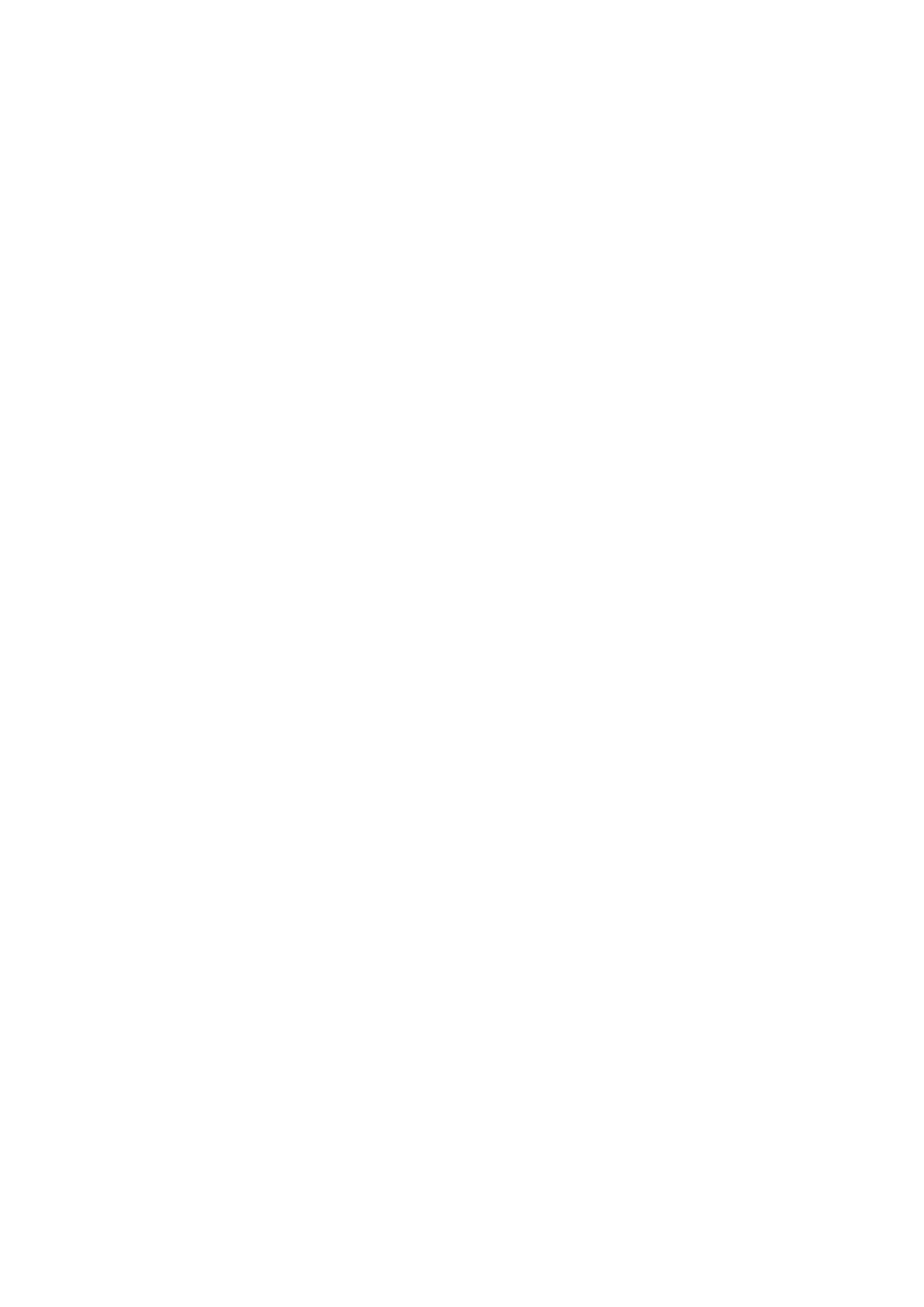# <span id="page-8-0"></span>**INTRODUCTION**

Infectious diseases caused by bacteria and fungi resistant to antibiotics are an increasingly severe threat to the modern standards of healthcare. The morbidity and mortality continue to rise worldwide as well as the costs coupled to the treatment of these infections. Finding treatments for these diseases has been and still are of great importance. In the early mid 20´th century the development of antimicrobial medicines experienced a breakthrough after Alexander Fleming found out that the mold *Penicillium notatum* produced a substance currently known as penicillin that inhibited the growth of *Staphylococcus aureus* on plates (Fleming 1929). Along with the emerging use of antibiotics the bacteria became resistant to the treatments. As early as 1944, *S. aureus* was reported to make use of the enzyme β- lactamase to eliminate the effect of penicillin. To deal with this problem, scientists created semisynthetic variants of penicillin, for example methicillin, that *S*. *aureus* eventually also became resistant to (Neu 1992). Nowadays disease causing bacteria resistant to various antibiotics is a serious problem in many hospitals, not to mention infections caused by Methicillin Resistant *S. aureus* (MRSA). These bacteria are resistant to virtually all types of antibiotics (Enright et al. 2002). Hence there is a critical need to find new antibiotics, and one of the places to investigate is once again among the secondary metabolites produced by microorganisms. One approach that is used in the search of new antibiotics is testing the influence of different culturing conditions such as culture media with different composition, aeration and so forth to investigate the impact on the production of secondary metabolites. Research conducted by systematically varying the culture conditions has shown that one talented microbial species can produce surprisingly many different compounds. This methodology is called One Strain- Many Compounds (OSMAC) (Bode et al. 2002).

Another approach for the discovery of new antibiotics is to detect genes that are connected to the synthesis of bioactive compounds such as secondary metabolites, and then try to activate them in order to obtain more interesting substances (Ayuso-Sacido and Genilloud, 2005, Xie et al. 2014). There are still enormous amounts of bacterial species left to be explored and even more substances to discover from these species that may be used for various applications in both industry and healthcare.

#### <span id="page-8-1"></span>**Examples of antibiotic- producing organisms**

Intense investigation in the last almost 80 years has resulted in the screening of many microorganisms. Particularly genera of filamentous bacteria and fungi have been attracting much interest in the search for active compounds. Also *Pseudomonas, Bacillus* and the cyanobacteria are included in the list of potential producers of valuable substances (Donadio et al., 2002). Frequently mentioned in antibiotic discovery related publications are species belonging to the phylum Actinobacteria. They are Gram- positive bacteria known to produce not only antibiotics but also metabolites active against cancer and suppressors of the immune system (Baltz 2008, Zotchev 2012). Of all antibiotics that were discovered in the years between 1940 and 1960, 70-80% was isolated from *Streptomyces* species (Bérdy 2005, Bush 2010). Streptomycin, produced by *Streptomyces griseus*, is one example of an antibiotic that is produced by *Actinobacteria* spp*.*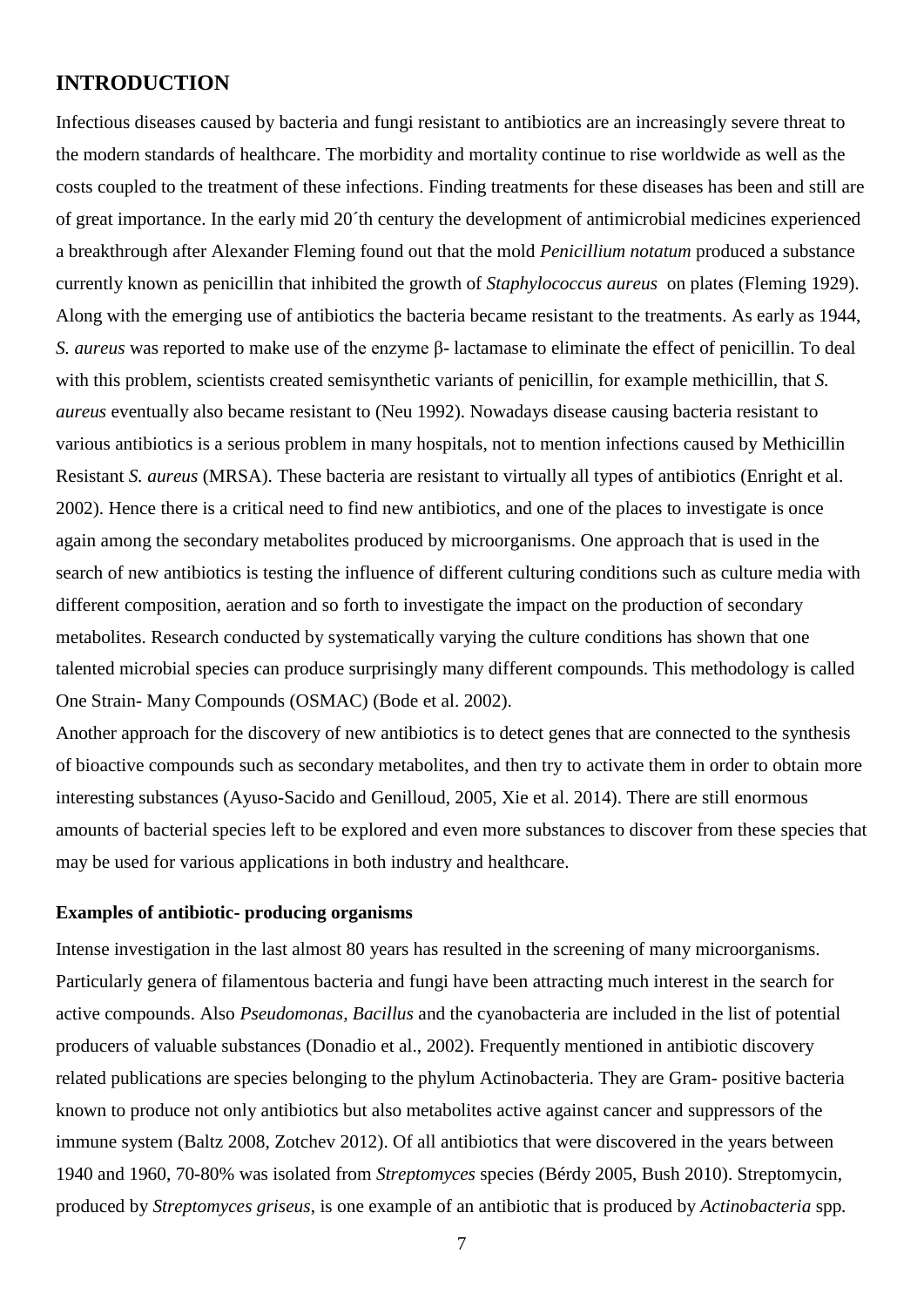Other examples of antibiotics produced by actinobacteria are Tetracycline, Erythromycin and Daptomycin (Mahajan and Balachandran 2012). Both actinobacteria of marine origin (reviewed by Manivasagana et al. 2013, Zotchev 2012,) and terrestrial origin (reviewed by Kumar et al. 2013) have been revealed to produce antimicrobial substances against both Gram-positive and Gram-negative bacteria that are multi-drug resistant. Recent studies have been focused on rare actinobacteria also called non-streptomycetes in the search for novel secondary metabolites as reviewed by Tiwari and Gupta (2012).

#### <span id="page-9-0"></span>**Genetic approach in the discovery of novel antimicrobial agents**

The enzyme families type I polyketide synthase (PKS-I), type II polyketide synthase (PKS-II), nonribosomal peptide synthetase (NRPS) and diterpene synthases (DTS) has been linked to the synthesis of secondary metabolites from different microorganisms (Ayuso-Sacido and Genilloud 2005, Xie et al. 2014).These large enzymes are considered to be multifunctional, meaning that one single protein has the ability to generate various compounds. PKS-I manufacture reduced polyketides, PKS-II produce aromatic polyketides and NRPS create non-ribosomal peptides. The fourth mentioned enzyme DTS generate diterpenoides (Xie et al. 2014). A recent report proposes a method to achieve metabolites from the respective enzymatic class by using primers targeted to the corresponding gene as a criterion which isolate to cultivate (Xie et al. 2014). After screening 100 strains of actinobacteria, the authors choose 16 strains that had the potential to produce all the four classes of natural products. One of them, a strain of *Streptomyces griseus,* was showcased to produce several metabolites from all these different classes of natural products. The advent of sequencing has facilitated the search of genes responsible of secondary metabolite production. Bentley et al. (2002) reported the whole genome sequencing of *Streptomyces coelicolor* and found out that its genome possess a large number of potentially interesting genes for antibiotic production. Baltz (2008) compiled the total genome sizes and compared that to the size of PKS-I/-II and NRPS- genes of several bacterial species. In addition to actinobacteria, species from the genus *Pseudomonas* showed big potential for antibiotic production due to its relatively large proportions of PKS- and NRPS-genes in their genomes.

#### <span id="page-9-1"></span>**Activating silent genes**

Sequencing of *Streptomyces* species reveals that they do contain many genes coding for the enzymatic pathways for the synthesis of bioactive compound, but only a few of these end products were actually detected when the organism was cultured at standard laboratory conditions (Bentley et al. 2002). The silent genes can hold great potential to encode for enzymes that make novel antibiotics and several methods to activate these pathways have been reported. For example, by introducing mutations in gene *rpoB* which encode for the β- subunit in RNA polymerase, the production of secondary metabolites by some microbes increased (Ochi and Hosaka 2013). Other approach for activating genes involved in secondary metabolite expression is adding selected supplements that affect the relevant gene expression in the cultures. Rare earth elements such as Scandium have been shown to trigger the production of both certain enzymes and also the production of secondary metabolites in microorganisms (Inaoka and Ochi 2011). Triclosan is a formerly

8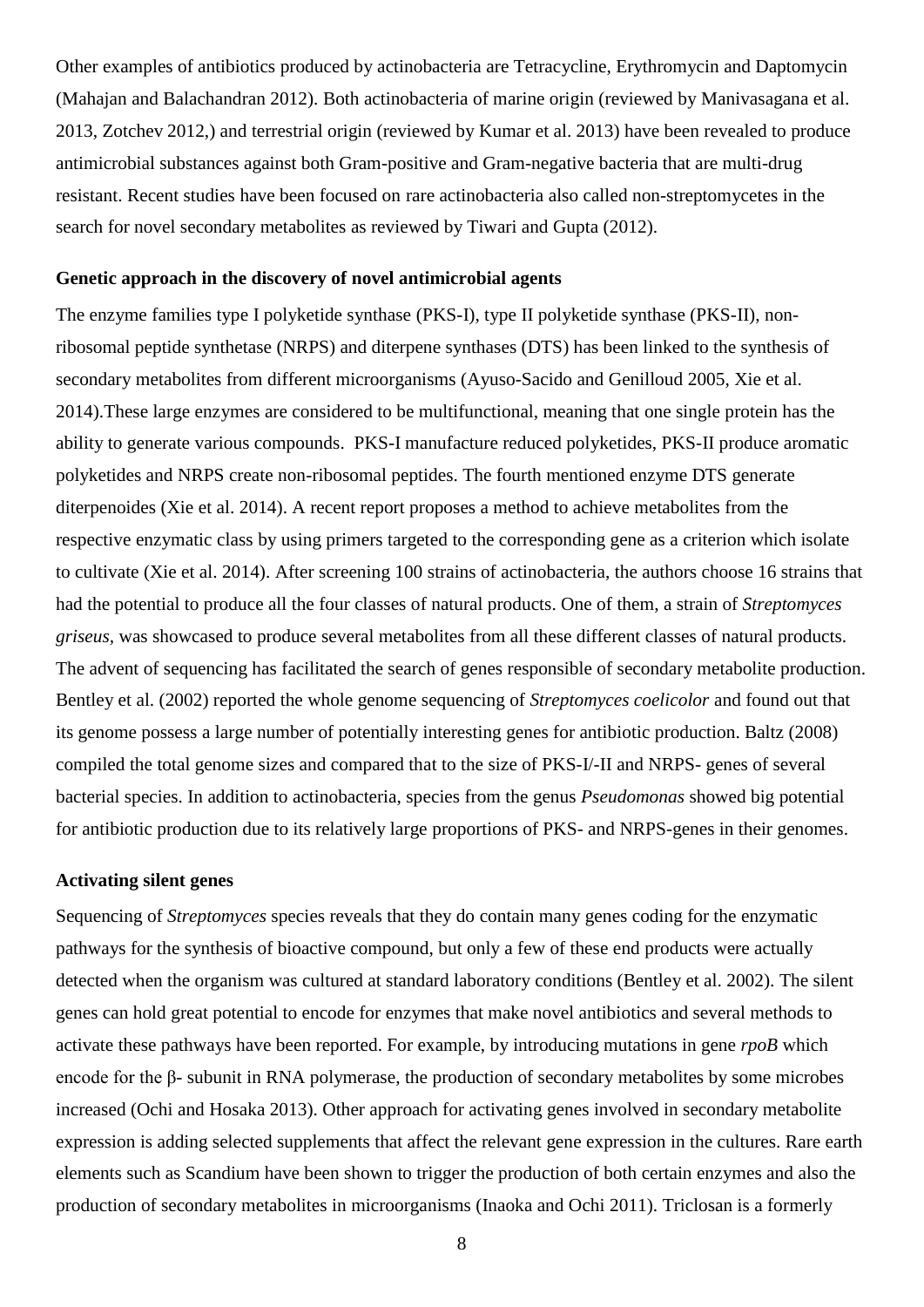used antimicrobial ingredient in toothpaste (which is still used in parts of the world) that recently has also been examined for its effect as a trigger of antibiotic production (Craney et al. 2012).

As a defense mechanism, bacteria can use signaling substances as pheromones in a way called quorum sensing, that allows them to communicate with each other. Sufficient concentration of these pheromones can either activate or suppress genes encoding for enzymes involved in e.g. secondary metabolite production (de Kievit and Iglewski 2000). One example of signaling molecules that particularly Gram-negative bacteria use is N-Acylhomoserine lactones (AHLs), which chemical structure have been described (Yajima 2014). Grampositive bacteria in contrariwise, use γ-butyrolactone (GBL) as signal substance (Takano et al. 2000).

#### <span id="page-10-0"></span>**Culturing of talented bacterial isolates**

When the technologies that are known as high-throughput screening (HTS) were introduced in the beginning of 1990´s it was believed to revolutionize the search for new drugs (Persidis 1998). Older methods like fermentation and testing against target pathogens had to step aside for the modern techniques. Unfortunately HTS did not reach the expected success (Livermore 2011). Very few new antibiotics have been discovered since the antibiotic golden age in the 1940´s, and nowadays the majority of the current antibiotics are derivatives of the ones that were originally discovered as secondary metabolites of actinobacteria. Currently, it is believed that lots of the antibiotics that can be produced by actinobacteria are still left to be discovered. Research at companies and universities must only put more efforts and re-introduced screening of enough numbers actinobacteria with improved methods (Baltz 2008).

#### <span id="page-10-1"></span>**Scope of this investigation**

In the current report, a few Gram-positive isolates of actinobacteria that hopefully might be used as putative antimicrobial agents were chosen for their potential ability to produce secondary metabolites. The choice of microbes for antibiotic research, nowadays, can be based on their genetic potential to produce metabolites. Genes that are linked to the production of metabolites can be screened in order to investigate if they are present within the organism. Sometimes these genes can be weakly expressed or silent when culturing in standard conditions. It is therefore desirable to try to switch on these genes using various culturing conditions (Baltz 2008).

As a comparison, a representative of the Gram- negative bacterial species (*Pseudomonas)* belonging to the phylum Proteobacteria was included in the set of experiments. Previous research has shown that species from the genus *Pseudomonas* produce antibiotics against plant pathogens such as fungi (Raaijmakers et al. 1997).

The bacterial isolates were tested to see if the genes encoding for PKS-I, PKS-II, NRPS and DTS were present in their genome, followed by methods aimed to activate or enhance their potential for production of antimicrobial secondary metabolites. The basic hypothesis was that when talented microorganisms are cultured in different conditions and with various supplements a change in antimicrobial activity may be detected similar to what have been observed by previous research efforts.

9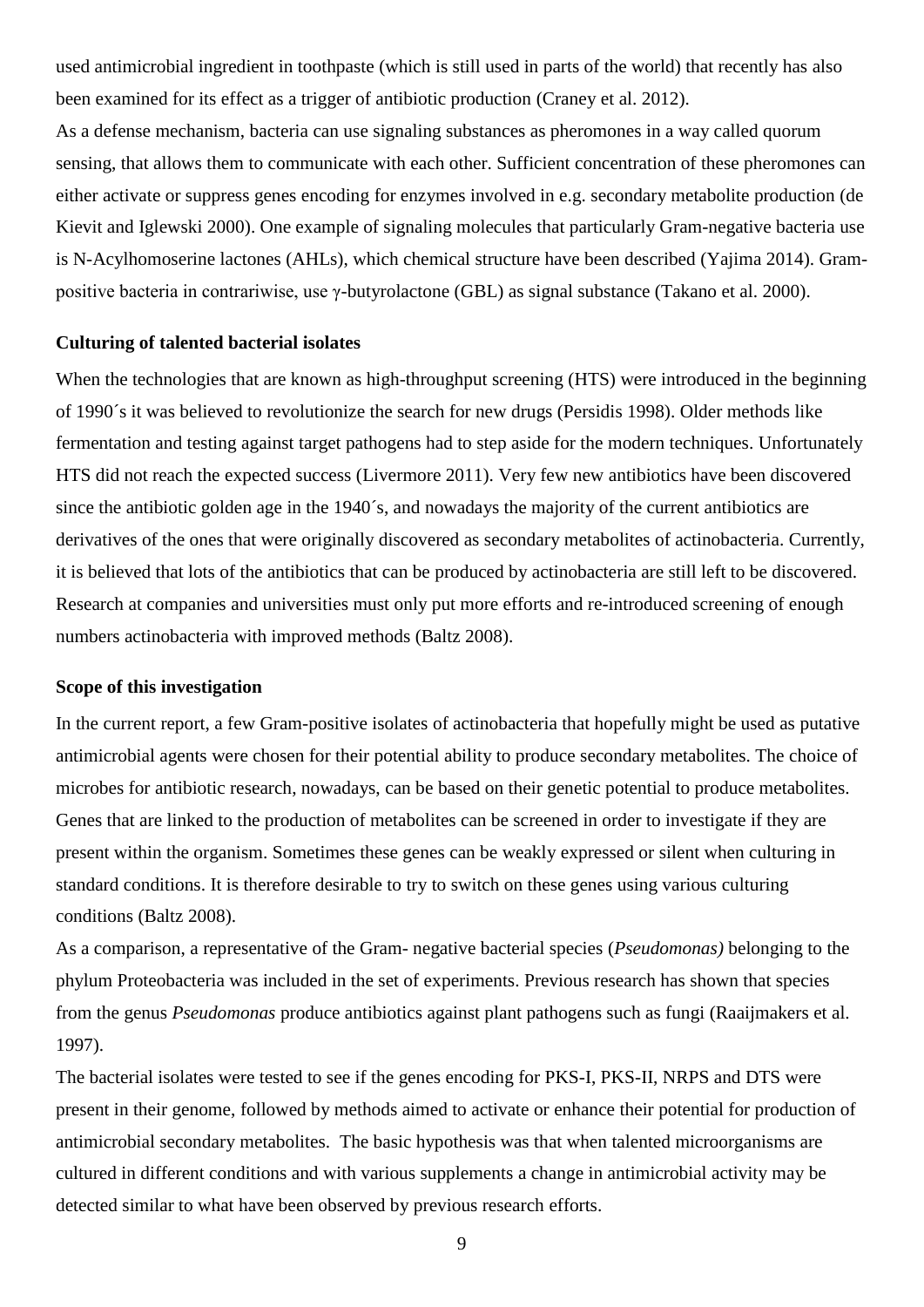# <span id="page-11-0"></span>**MATERIALS AND METHODS**

#### <span id="page-11-1"></span>**Growth media**

The following culture media reported by Bisht et al. (2013) with some modifications were used in this study: Arginine glycerol salt broth (AGS), Glucose soybean meal (GS) and Fermentation Medium 4 (FM4) but without glycerol. A commercial Vegetable Peptone Broth (VPB) was used as a standard medium to allow various comparisons. Afterwards, an additional medium denoted Glucose soy peptone (GSP), was composed on the basis of some other media. The media composition is presented in Table 1**.** Glycerol (25 ml, 50% w/v) was added to AGS medium after autoclaving.

For the inhibition zone bioassay two different media were used: Vegetable Peptone Agar (VPA) and COR (Table 1). COR medium was composed as a mixture of three different media. At first, Mineral Medium (MM, Table 1) previously described by Stainer et al. (1966) with modifications by Pohanka et al. (2005) was made in 800 ml of deionized  $H_2O$ . This medium was, afterwards, complemented by adding 100 ml each of the two other media: Tryptone broth (O) and Casamino Acids- Dextrose Broth (R, Table 1). When needed 15 g agar was added to solidify the growth media. After autoclaving, 2 % (20 g/L) of glycerol was added to the mixture.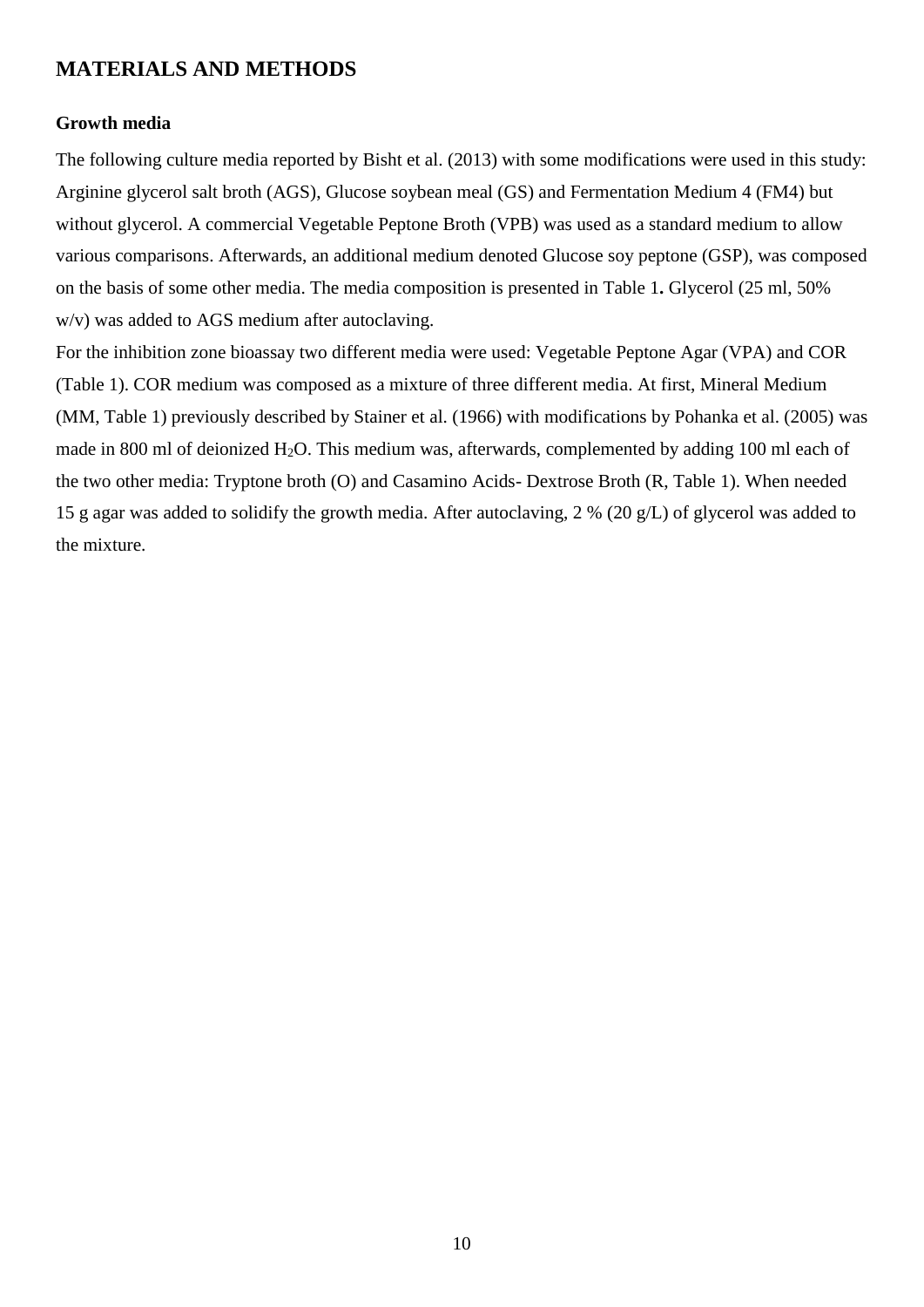| <b>Medium</b>   | Composition (gram/liter $H_2O$ )                                                                                      |
|-----------------|-----------------------------------------------------------------------------------------------------------------------|
| <b>AGS</b>      | 1.0 L-arginine (SIGMA-ALDRICH), 1.0 K2HPO4(MERCK), 1.0 NaCl                                                           |
|                 | (SIGMA-ALDRICH), 0.5 MgSO <sub>4</sub> .7H <sub>2</sub> O (SIGMA-ALDRICH), 0.001                                      |
|                 | $CuSO4·5H2O$ (SIGMA-ALDRICH), 0.01 Fe <sub>2</sub> (SO <sub>4</sub> ) <sub>3</sub> ·6H <sub>2</sub> O (SIGMA-         |
|                 | ALDRICH) and 0.001 ZnSO <sub>4</sub> ·H <sub>2</sub> O (MERCK)                                                        |
| <b>GS</b>       | 10.0 glucose (VWR), 10.0 soybean meal (Grocery brand Risenta), 10.0 NaCl                                              |
|                 | (SIGMA-ALDRICH) and 1.0 CaCO <sub>3</sub> (SIGMA-ALDRICH)                                                             |
| <b>VPB</b>      | 15.0 Vegetable Peptone Broth (OXOID)                                                                                  |
| FM <sub>4</sub> | 10.0 glucose (VWR), 10.0 soluble starch (SIGMA-ALDRICH), 2.5 corn steep                                               |
|                 | liquor (SIGMA-ALDRICH), 5.0 peptone (BD), 2.0 yeast extract (BD), 1.0                                                 |
|                 | NaCl (SIGMA-ALDRICH) and 3.0 CaCO <sub>3</sub> (SIGMA-ALDRICH)                                                        |
| <b>GSP</b>      | 20.0 glucose (VWR), 10.0 soy peptone (BD), 10.0 NaCl (SIGMA-                                                          |
|                 | ALDRICH) and 1.0 CaCO <sub>3</sub> (SIGMA-ALDRICH)                                                                    |
| <b>VPA</b>      | 10.0 Vegetable Peptone Broth (OXOID), 15.0 agar (SIGMA-ALDRICH)                                                       |
| <b>MM</b>       | 40 ml Na <sub>2</sub> HP0 <sub>4</sub> ·KH <sub>2</sub> P0 <sub>4</sub> (SIGMA-ALDRICH), 25 ml mineral stock A, 25 ml |
|                 | mineral stock B, 1.0 (NH <sub>4</sub> ) <sub>2</sub> SO <sub>4</sub> (SIGMA-ALDRICH), 20 glycerol (Stainer et         |
|                 | al., 1966, Pohanka et al., 2005)                                                                                      |
| $\Omega$        | 10.0 Tryptone (BD), 1 L-Tryptophan (SIGMA-ALDRICH), 5.0 NaCl                                                          |
|                 | (SIGMA-ALDRICH)                                                                                                       |
| $\mathbf R$     | 10.0 Casamino Acids (BD), 2.0 Dextrose (VWR), 1.25 K <sub>2</sub> HPO <sub>4</sub> (SIGMA-                            |
|                 | ALDRICH), 1.0 yeast extract (BD)                                                                                      |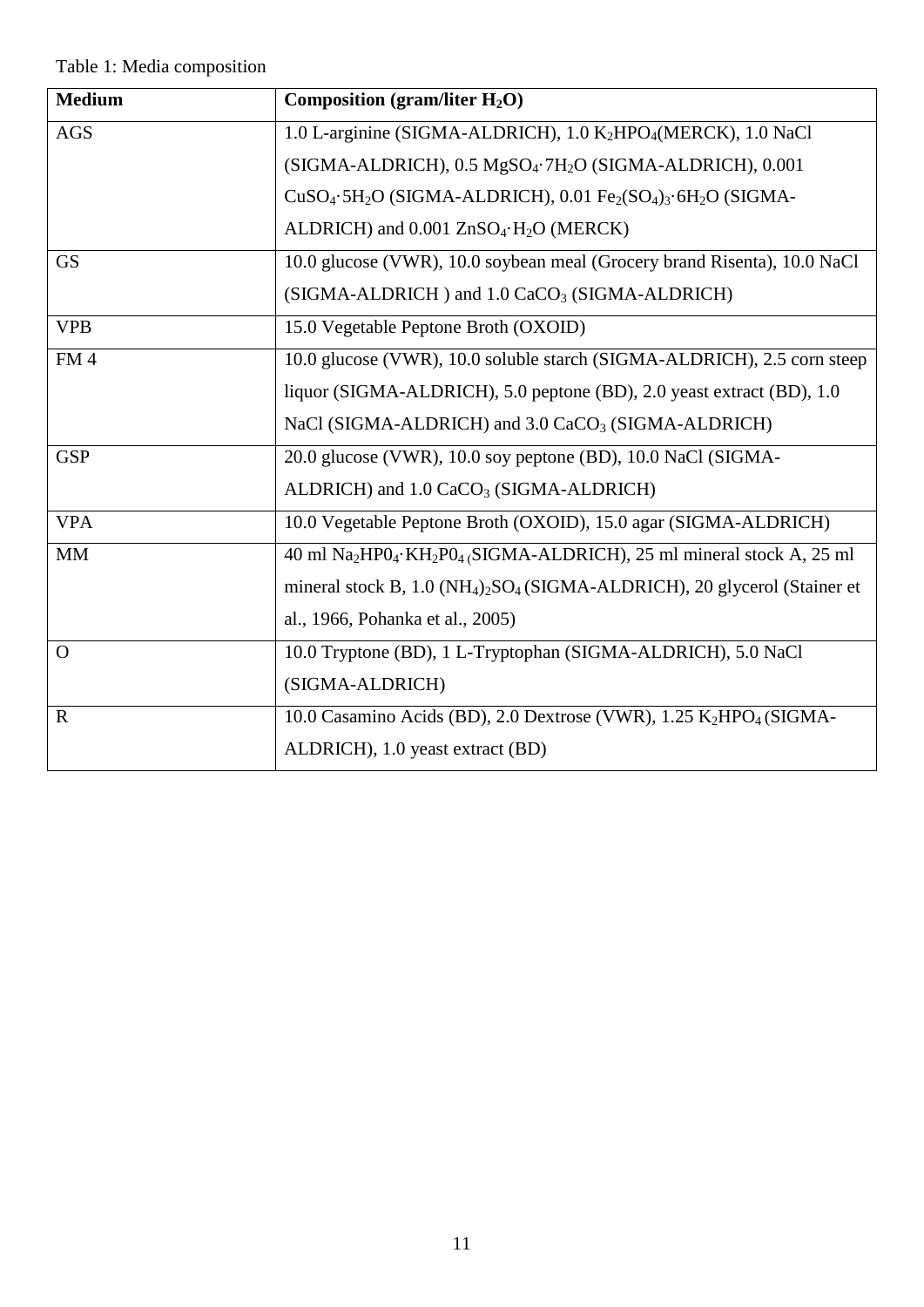#### <span id="page-13-0"></span>**Bacterial isolates**

The different bacterial isolates were selected for their potential to produce secondary metabolites. The isolate identities and origin is shown in Table 2**.** 

| <b>Isolate</b> | <b>Isolate identity</b> | Origin                          |
|----------------|-------------------------|---------------------------------|
| denotation     |                         |                                 |
| AV130          | Streptomyces sp.        | Coffee plant                    |
| GB 34:1        | Nocardia sp.            | Geodia barretti (sponge)        |
| GB 43          | Pseudomonas sp.         | <i>Geodia barretti</i> (sponge) |
| T110           | Streptomyces sp.        | Seaweed                         |
| T339           | Brevibacterium sp.      | Seaweed                         |
| T306           | Salinibacterium sp.     | Seaweed                         |
| AV226:2        | Serratia sp.            | Grass                           |
| GB39           | Mycobacterium sp.       | Geodia barretti (sponge)        |
| <b>GB59</b>    | Brevibacterium sp.      | Geodia barretti (sponge)        |
| GB7            | Bacillus sp.            | Geodia barretti (sponge)        |
| <b>MF503</b>   | Serratia sp.            | Plant material from field       |
| CCUG11104T     | Streptomyces griseus    | Reference strain*               |
| CCUG11110TT    | Streptomyces coelicolor | Reference strain*               |

Table 2: The identity of bacterial isolates and their origin

\* Obtained from Culture Collection, University of Gothenburg, Sweden (CCUG)

#### <span id="page-13-1"></span>**Screening for the presence of genes involved in secondary metabolism**

DNA was isolated from the bacterial isolates AV130, GB34:1, GB43, T110, T339, CCUG11104T and CCUG11110TT using FASTDNA SPIN kit for soil. The PCR primers targeting the four genes PKS-I, PKS-II, NRPS and DTS are presented in Table 3 (Xie et al. 2014, Ayuso-Sacido and Genilloud, 2005). For the PCR reaction DreamTaq master mix (Thermofisher Scentific) was used together with forward and reverse primer with a final concentration of 0.4  $\mu$ M each. The PCR program was as follows: initial melting at 95 °C for 5 min, followed by 30 cycles with 94 ºC for 30 sec, 52 ºC for 30 sec and 72 ºC for 1 min, and finally an elongation step at 72 ºC for 7 min.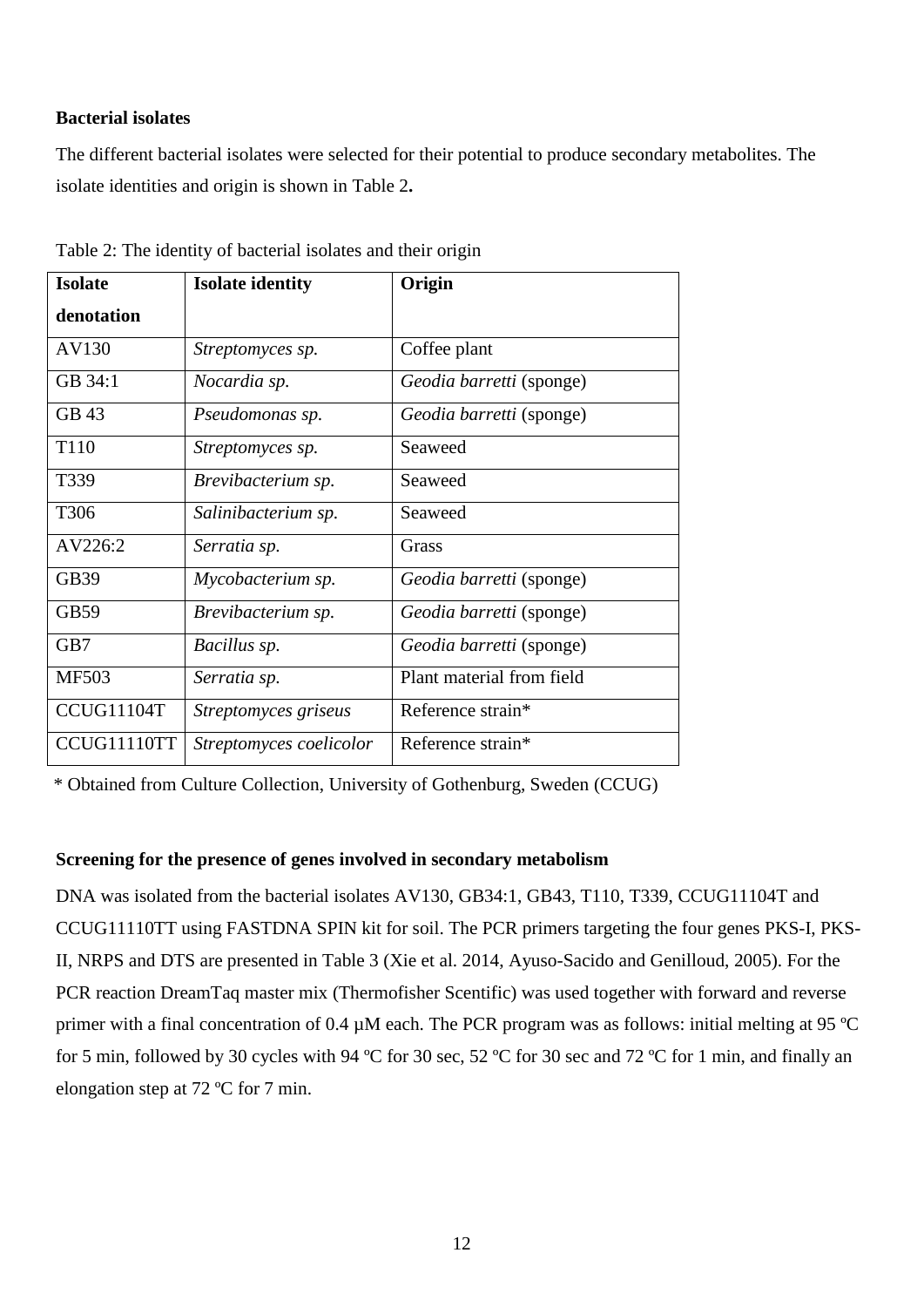Table 3: Primers for PCR

| Gene        | <b>Direction</b> | <b>Primers</b>                 |
|-------------|------------------|--------------------------------|
| PKS-1       | Forward          | 5TSAAGTCSAACATCGGBCA3          |
| PKS-1       | Reverse          | 5'CGCAGGTTSCSGTACCAGTA3'       |
| PKS-2       | Forward          | 5'GGCAGCGGITTCGGCGGITTCCAG3'   |
| PKS-2       | Reverse          | 5'CGITGTTIACIGCGTAGAACCAGGCG3' |
| <b>DTS</b>  | Forward          | 5'CGCTCAGTGCGGTSGAG3'          |
| <b>DTS</b>  | Reverse          | 5'GGIGAGGCGTGCCACTTGTC3'       |
| <b>NRPS</b> | Forward          | 5'GCSTACSYSATSTACACSTCSGG3'    |
| <b>NRPS</b> | Reverse          | 5'SASGTCVCCSGTSCGGTAS3'        |

S=G/C, B=C/G/T, Y=C/T, I=Inosine

#### <span id="page-14-0"></span>**Culturing conditions and media composition**

In the first experiment (experiment 1) the selected bacteria; AV130, GB34:1, GB43, T110, T339, CCUG11104T and CCUG11110T were all pre-cultured in a mixture of 80 % VPB (Table 1) and 20 % Malt Extract (15 g Malt Extract, (Difco Ltd) in 1 L deionized  $H_2O$ ) in order to obtain well growing inoculum. The cultures were incubated at 20 ºC on a rotary shaker (135 rpm) for 24 h. Fifteen ml of the pre-cultured bacteria were inoculated in 500 ml E-flasks, each containing 150 ml FM 4 (Table 1) and incubated at 20 ºC on a rotary shaker (210 rpm) for 6 days. For each isolate one baffled (high oxygen access) and one regular E-flask (low oxygen access) was used. After incubation overnight, one nylon tea bag containing approximately 5 grams of polymer resin Amberlite XAD16N (SIGMA-ALDRICH) was placed in each flask to allow the absorption of any produced secondary metabolites.

The Amberlite bags were harvested at the end of cultivation and washed by deionized water to remove any bacterial cells attached to the bag. The accumulated metabolites were then extracted stepwise in tubes with 20 ml methanol followed by 20 ml acetonitrile, and the extract was dried under nitrogen gas. The dried extracts containing secondary metabolites were later tested for their antimicrobial properties in a bioassay against non-pathogenic bacteria.

For the second experiment (experiment 2), the bacterial isolates GB43, CCUG1110T, GB34:1 and GB59 were inoculated in two 500 ml baffled flasks, each containing 100 ml of respectively the growth media AGS and GS (Table 1). The cultures were incubated, treated and extracted as described above with exception that they were incubated at 20 ºC on a rotary shaker (190 rpm).

In the third experiment (experiment 3) the bacterial isolates GB43, GB34:1, T110 and CCUG11110T were grown in 150 ml of GSP medium (Table 1) with addition of the three various supplements: γ-butyrolactone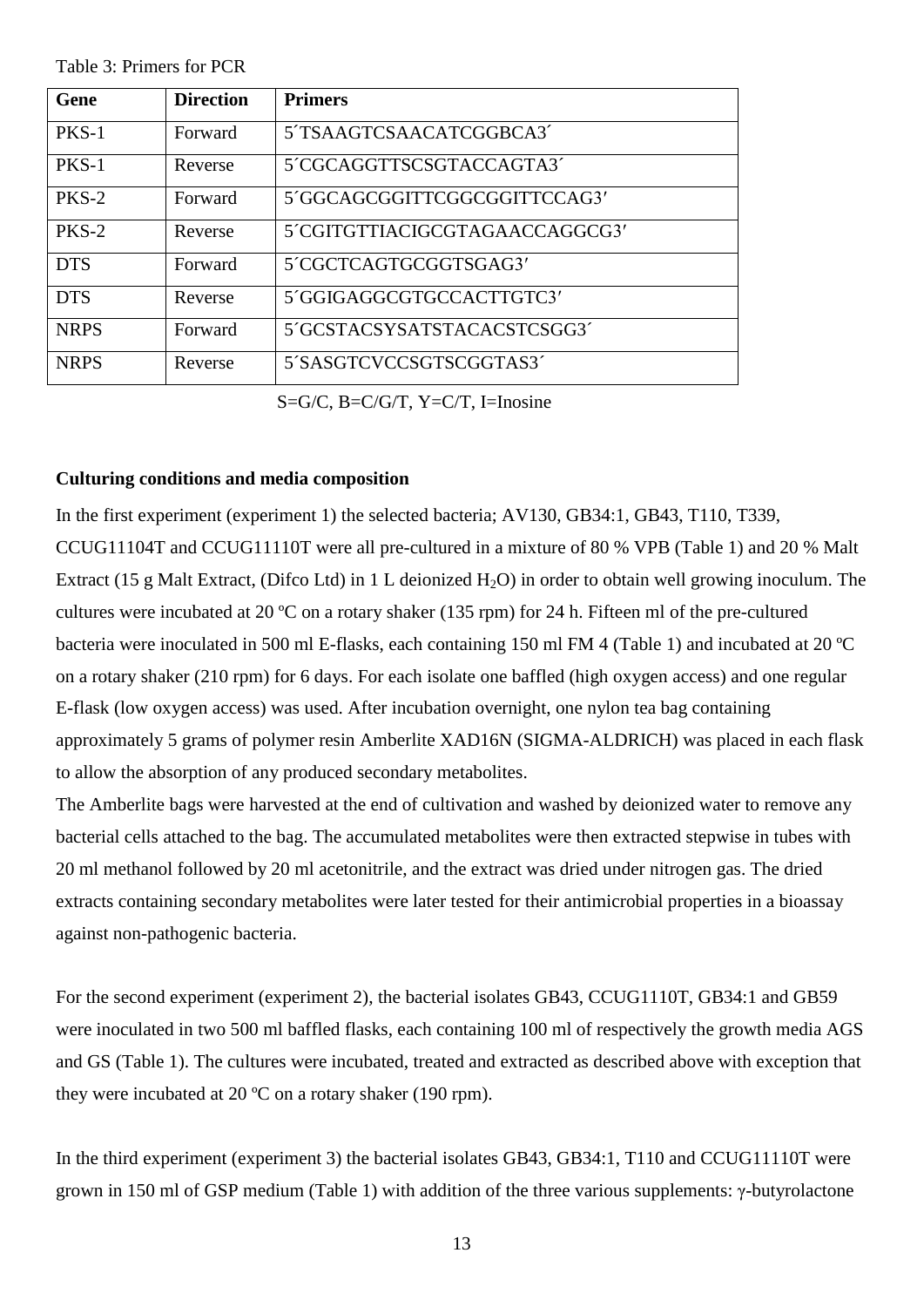GBL and ScCl<sub>3</sub> (SIGMA-ALDRICH), and Triclosan (MERCK). The isolates GB34:1, T110 and CCUG11110T were inoculated in baffled flasks and isolate GB43 was inoculated in regular E-flasks. GBL  $(0.5 \mu M)$ , Triclosan  $(1 \mu M)$  and  $ScCl<sub>3</sub>(0.2 \mu M)$  were added each to one set of cultures. Controls were cultures without any additives. Cultures were in total incubated for a period of 9 days (20 ºC, 190 rpm). Three days after inoculation supplements were added and 24 h after the Amberlite bags. Extraction procedure was as described above.

#### <span id="page-15-0"></span>**Zone inhibition assay**

The two test organisms *Staphylococcus warneri* and *Pseudomonas resinovorans* were diluted in VPB to a concentration of  $5.0 \cdot 10^5$  cfu/ml and  $2.6 \cdot 10^5$  cfu/ml respectively. The bacterial solutions were each spread onto two agar plates ( $\varnothing$  14 cm), one containing the media VPA and the other one COR. Suspensions (10 µl) of the isolates AV130, GB34:1, GB43, T110, T339, CCUG11104T, CCUG11110T, T306, AV226:2, GB39, GB7 and MF503 were then spotted in a square pattern on the total four different plate/test organism combination and then incubated at 25 ºC for 3 days.

#### <span id="page-15-1"></span>**Microtiter plate bioassay against non-pathogenic microorganisms**

The ability of extracts obtained in all culturing experiments to inhibit the growth of two tested organisms *S. warneri* and *P. resinovorans* was estimated in microtiter plate assay. Extracts from the experiment 1 (varying oxygen levels) were dissolved in 5 ml methanol plus 5 ml acetonitrile, whereas extracts from experiments 2 (two culture media) and 3 (specific supplements) were dissolved in 2.5 ml methanol. Aliquots of extracts (100, 80, 60, 40, 20 and 10 µl) were distributed to the wells (96-wells microtiter plates) and dried overnight. Suspensions (100 µl) of *S. warneri*  $3.0x10^4$  cfu/ml (experiment 1) and  $3.3x10^5$  cfu/ml (experiment 2 and 3) and of *P. resinovorans*  $4.3 \times 10^4$  cfu/ml (experiment 1) and  $2.9 \times 10^5$  cfu/ml (experiment 2 and 3) were added to the wells. Plates were cover with adhesive plastic covers (NUNC) and incubated at  $37^{\circ}$ C overnight. Inhibition of bacterial growth was estimated by eye using following scale: 0 – bacterial growth not inhibited at all; 1 – little inhibition of bacterial growth; 2 – intermediate inhibition of bacterial growth; 3 – full inhibition and no bacterial growth at all.

#### <span id="page-15-2"></span>**High- Performance Liquid Chromatography (HPLC)**

In order to detect the possible metabolites with antimicrobial activity, the extracts collected from the supplement test (experiment 3) were separated by HPLC with gradient 10-95 % acetonitrile during 10 min with a flow of 10 ml min<sup>-1</sup> (injection volume 1 ml, column HypersilGold, C-18, 5 $\mu$ m, 100 x 21.2 mm, and guard column 10 x 10 mm). Aliquots of the fractions (100µl) were transferred to seven identical replica 96 well microtiter plates, and chromatograms showing the fractionated compounds absorbance at 210 nm wavelength were recorded. Solvents were, afterwards, evaporated in the fume cupboard.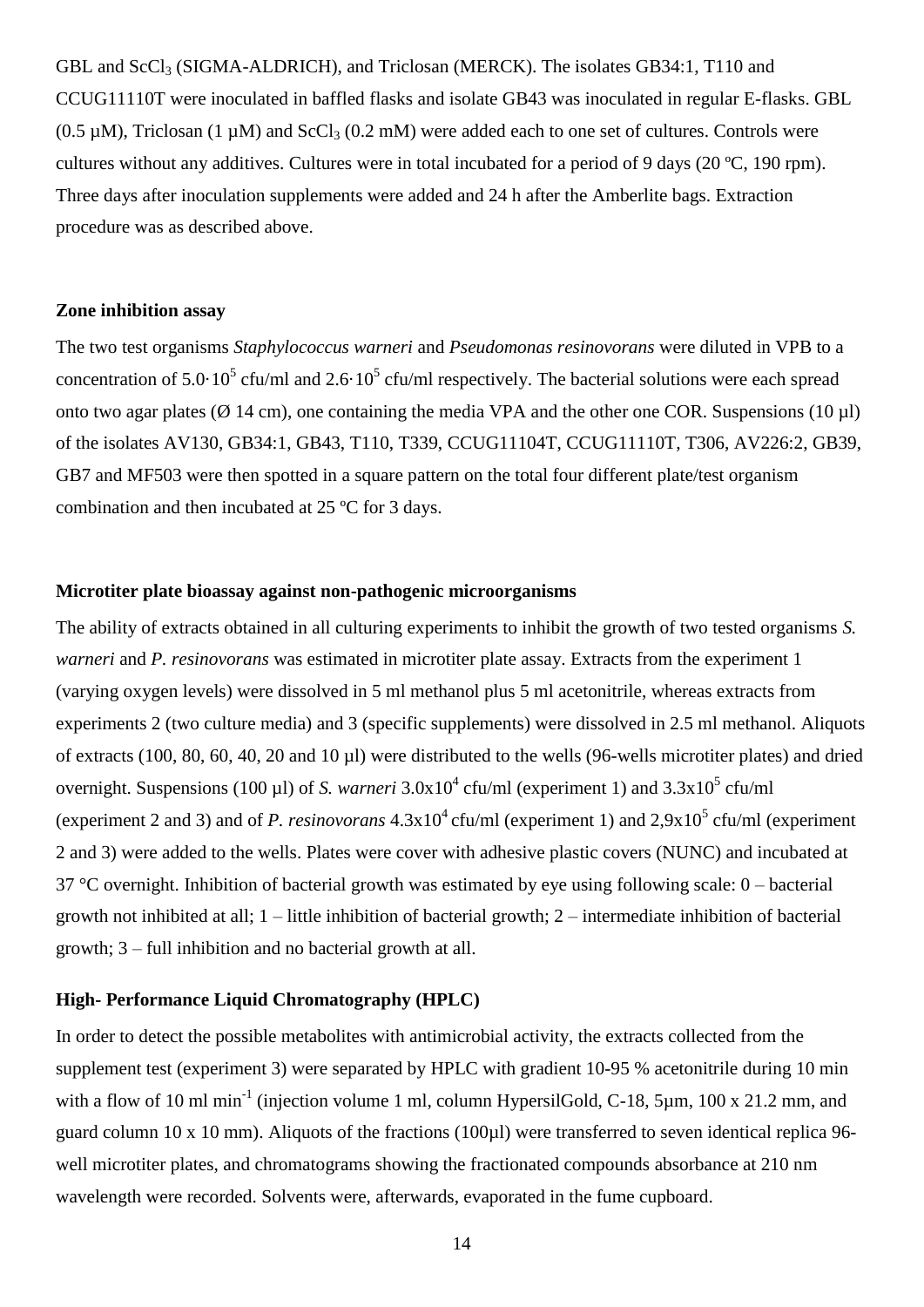#### <span id="page-16-0"></span>**Microtiter plate assay against pathogenic microorganisms**

Suspensions (100 $\mu$ l, approximately 10<sup>4</sup> cfu/ml) of six different bacterial pathogens and one fungal pathogen were distributed into wells. The plates were incubated at 37 °C overnight. Inhibition of bacterial growth was estimated as described above.

#### <span id="page-16-1"></span>**LC-MS analysis of active fractions**

The fractions that showed the interesting activity profile against the pathogens were analyzed by using Liquid Chromatography- Mass Spectrometry (LC-MS). The column used was Accucore RP-MS (50 x 3 mm, particle size 2.6  $\mu$ m). The eluent consisted two parts: A (H<sub>2</sub>O, 0.2 % FA) and B (MeCN, 0.2 % FA). One microliter of the active fractions were injected and analyzed with the gradient of 10-95 % eluent during 4 min, followed by 95 % eluent for 3 min, and ended with 10 % eluent for 3 min. The flow was set at 0.8 ml/min. The substances were detected in the mass spectrometer Bruker maXis Impact, Q- TOF (electrospray ionization with positive ions), and compared against known microbial metabolites from the database Antibase.

#### <span id="page-16-2"></span>**RESULTS**

#### <span id="page-16-3"></span>**PCR screening of genes for secondary metabolites**

Seven of the bacterial isolates in this report (AV130, GB34:1, GB43, T110, T339, CCUG11104T and CCUG11110T) were tested if they harbor genes that encode for secondary metabolites associated enzymes PKS-1, PKS-2, NRPS and DTS. A gel of the resulting PCR-products is shown in Figure 1. These results are converted into a gene grading scale that corresponds to the number of PCR products obtained from each bacterial isolates (Figure 2). For the bacterial isolate GB43 the results strongly indicate that is possesses all 4 genes, and the bacterial isolate GB34:1 seems to have all genes with doubts concerning PKS-II. The gene encoding for DTS is present both in isolate CCUG11104T and T110, and probably also in the reference strain CCUG11110TT but not in isolate AV130. In the strain CCUG11104T the presence of PKS-II could be detected but not in the isolate T339. The remaining gene NRPS could be weakly detected in the isolates T339, T110 and AV130.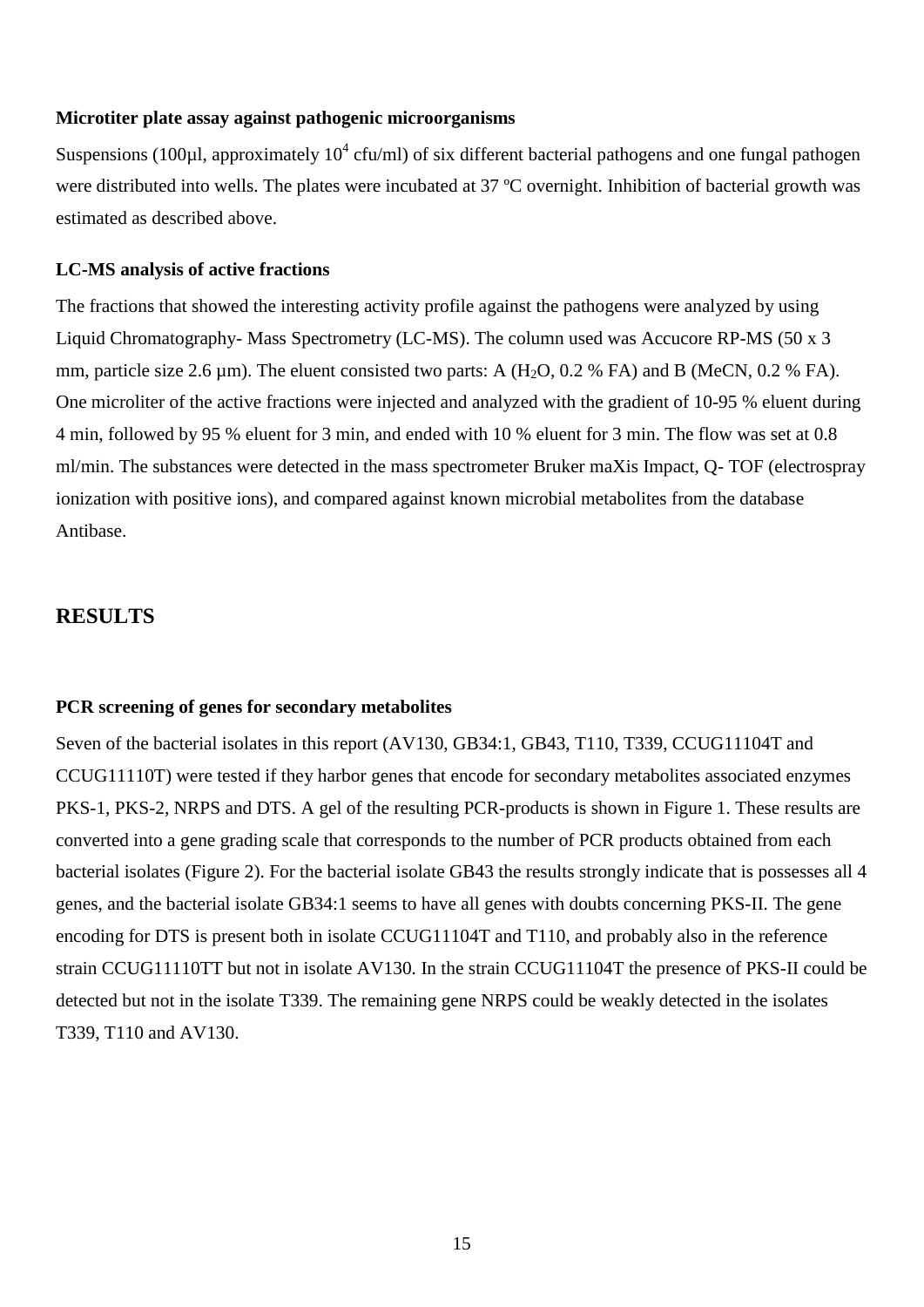

Figure 1: Gel image of PCR products. L (ladder) A (PKS-II), B (DTS), C (PKS-I) and D (NRPS). 1(AV130), 2 (GB34:1), 3 (GB43), 4 (T110), 5 (T339) 6 (CCUG11104T), 7 (CCUGG11110T), 8 (Negative control).



Figure 2: Genetic potential of the tested isolates estimated after converting the bands for PCR- products on the gel image in Figure 1. The following scale was used for conversion: 0- no PCR-product, 1- only one PCR-product, 2- two PCR-products, 3- three or more PCR-products.

#### <span id="page-17-0"></span>**Zone inhibition assay**

The bacterial isolates AV130, GB34:1, GB43, T110, T339, CCUG11104T and CCUG11110T were cultured in baffled flasks at a relatively high speed on a rotary shaker for increased oxygen exposure. The results of the zone inhibition assay that was performed on plates with different substrates are shown in Figure 3 and 4**.** The bacterial isolate GB43 and two other isolates included in the test AV226:6 and MF503 showed inhibition zones against *S. warneri* on both COR and VPA plates. The bacterial isolate CCUG11110T also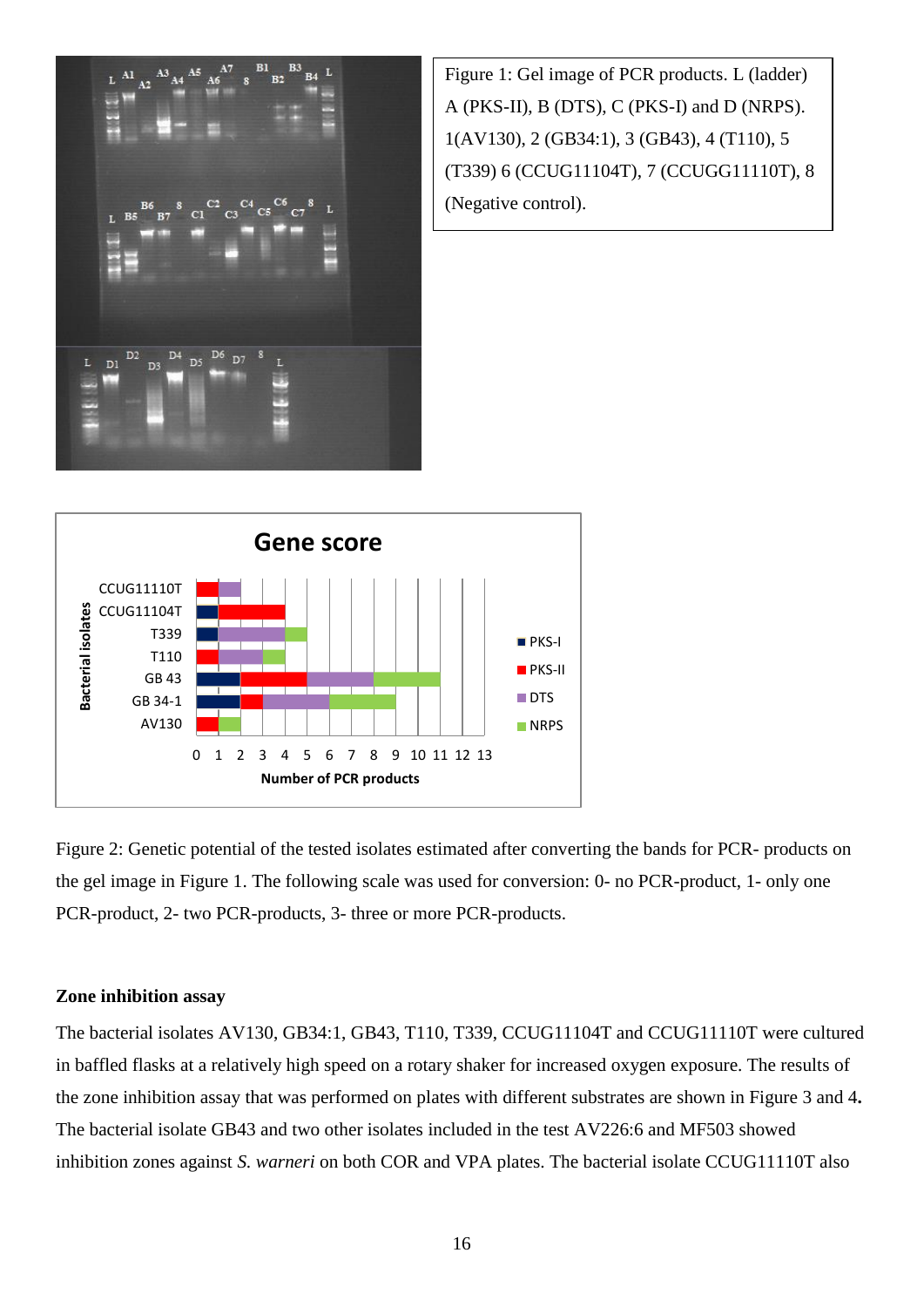created an inhibition zone against *S. warneri* but only on the plate with COR. The isolate AV226:2 only showed a narrow inhibition zone against *P. resinovorans* (result not shown).



Figure 3: Inhibition zone bioassay. Suspensions of the bacterial isolates (starting from the top left) AV226:2, T339, AV130, GB39, 11104 T, GB34:1, GB7, CCUG11110T, GB43, MF503, T306 and T110 were spotted (10 µl) on a COR plate with *S. warneri* as test organism. Plates were inspected after 72 h at 25 ºC.



Figure 4**:** Inhibition zone bioassay. Suspensions of the bacterial isolates (starting from the top left) AV226:2, T339, AV130, GB39, 11104 T, GB34:1, GB7, CCUG11110T, GB43, MF503, T306 and T110 were spotted  $(10 \mu l)$  on a VPA plate with *S. warneri* as test organism. Plates were inspected after 72 h at 25 ºC.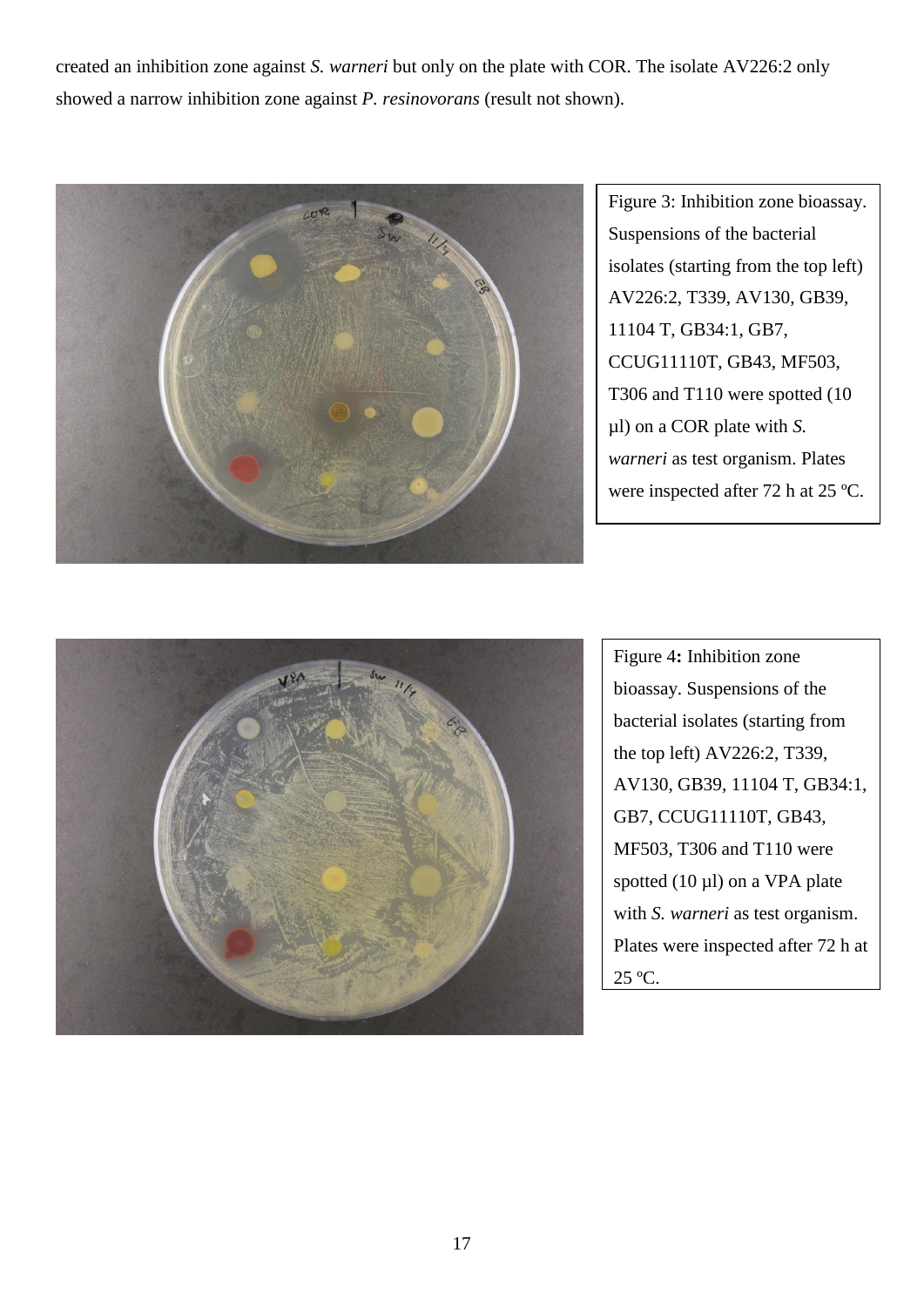#### <span id="page-19-1"></span><span id="page-19-0"></span>**Experiment 1- Oxygen exposure**

The results of the 96-well microtiter plate bioassay with extracts from the cultures exposed to different levels of oxygen are shown in Figure 5. Bacterial isolate GB43 produced secondary metabolites that inhibit the growth of both test organisms *S. warneri* and *P. resinovorans* when it was cultivated in non-baffled flasks. Higher concentration of extracts of the isolate GB34:1 obtained after cultivation in baffled flasks also inhibits the growth of both test organisms. Extracts from bacterial isolate CCUG11110T cultivated in baffled flasks displayed activity against *S. warneri* at all tested concentrations.

| Regular E-         |                |                |                |                |                |                |                |                |                |                |                |                  |
|--------------------|----------------|----------------|----------------|----------------|----------------|----------------|----------------|----------------|----------------|----------------|----------------|------------------|
| flasks             |                |                |                |                |                | $\mu$          |                |                |                |                |                |                  |
|                    | 100            | 100            | 80             | 80             | 60             | 60             | 40             | 40             | 20             | 20             | 10             | 10               |
| AV130              | $\overline{0}$ | $\overline{0}$ | $\overline{0}$ | $\overline{0}$ | $\overline{0}$ | $\overline{0}$ | $\overline{0}$ | $\overline{0}$ | $\overline{0}$ | $\overline{0}$ | $\overline{0}$ | $\overline{0}$   |
| GB 34:1            | $\overline{3}$ | 3              | $\overline{2}$ | $\overline{2}$ | 1              | 1              | $\overline{0}$ | $\overline{0}$ | $\overline{0}$ | $\overline{0}$ | $\overline{0}$ | $\overline{0}$   |
| GB 43              | 3              | 3              | 3              | 3              | 3              | 3              | 3              | 3              | 3              | 3              | 3              | 3                |
| T110               | $\overline{2}$ | $\overline{2}$ | $\mathbf{1}$   | 1              | 1              | 1              |                |                | $\overline{0}$ | $\overline{0}$ | $\overline{0}$ | $\overline{0}$   |
| T339               | $\overline{0}$ | $\overline{0}$ | $\overline{0}$ | $\overline{0}$ | $\overline{0}$ | $\overline{0}$ | $\overline{0}$ | $\overline{0}$ | $\overline{0}$ | $\overline{0}$ | $\overline{0}$ | $\overline{0}$   |
| <b>CCUG11104 T</b> | $\overline{0}$ | $\overline{0}$ | $\overline{0}$ | $\overline{0}$ | $\overline{0}$ | $\overline{0}$ | $\overline{0}$ | $\overline{0}$ | $\overline{0}$ | $\overline{0}$ | $\overline{0}$ | $\boldsymbol{0}$ |
| CCUG11110T         | 1              |                | $\overline{0}$ | $\Omega$       | $\overline{0}$ | $\overline{0}$ | $\overline{0}$ | $\overline{0}$ | $\overline{0}$ | $\overline{0}$ | $\overline{0}$ | $\overline{0}$   |

Test organism *S. warneri*

### Test organism *P. resinovorans*

| Regular E-         |                |                |                |                       |                |                  |                  |                  |                  |                  |                |                |
|--------------------|----------------|----------------|----------------|-----------------------|----------------|------------------|------------------|------------------|------------------|------------------|----------------|----------------|
| flasks             |                |                |                |                       |                | $\mu$            |                  |                  |                  |                  |                |                |
|                    | 100            | 100            | 80             | 80                    | 60             | 60               | 40               | 40               | 20               | 20               | 10             | 10             |
| AV130              | $\overline{0}$ | $\mathbf{0}$   | $\overline{0}$ | $\overline{0}$        | $\overline{0}$ | $\overline{0}$   | $\overline{0}$   | $\overline{0}$   | $\overline{0}$   | $\overline{0}$   | $\overline{0}$ | $\overline{0}$ |
| GB 34:1            | 3              | 3              | 1              | $\mathbf{2}^{\prime}$ | $\overline{0}$ | $\boldsymbol{0}$ | $\boldsymbol{0}$ | $\boldsymbol{0}$ | $\boldsymbol{0}$ | $\mathbf{0}$     | $\overline{0}$ | $\theta$       |
| GB 43              | 3              | 3              | 3              | 3                     | 3              | 3                | 3                | 3                | 3                | 3                | 3              | 3              |
| T110               | $\overline{0}$ | $\mathbf{0}$   | $\overline{0}$ | $\overline{0}$        | $\theta$       | $\overline{0}$   | $\overline{0}$   | $\overline{0}$   | $\overline{0}$   | $\boldsymbol{0}$ | $\overline{0}$ | $\theta$       |
| T339               | $\overline{0}$ | $\theta$       | $\overline{0}$ | $\overline{0}$        | $\overline{0}$ | $\overline{0}$   | $\overline{0}$   | $\overline{0}$   | $\overline{0}$   | $\mathbf{0}$     | $\overline{0}$ | $\theta$       |
| <b>CCUG11104 T</b> | $\overline{0}$ | $\overline{0}$ | $\Omega$       | $\overline{0}$        | $\overline{0}$ | $\overline{0}$   | $\overline{0}$   | $\overline{0}$   | $\overline{0}$   | $\overline{0}$   | $\overline{0}$ | $\overline{0}$ |
| CCUG11110T         | $\overline{0}$ | $\overline{0}$ | $\overline{0}$ | $\theta$              | $\theta$       | $\overline{0}$   | $\overline{0}$   | $\overline{0}$   | $\overline{0}$   | $\overline{0}$   | $\overline{0}$ | $\overline{0}$ |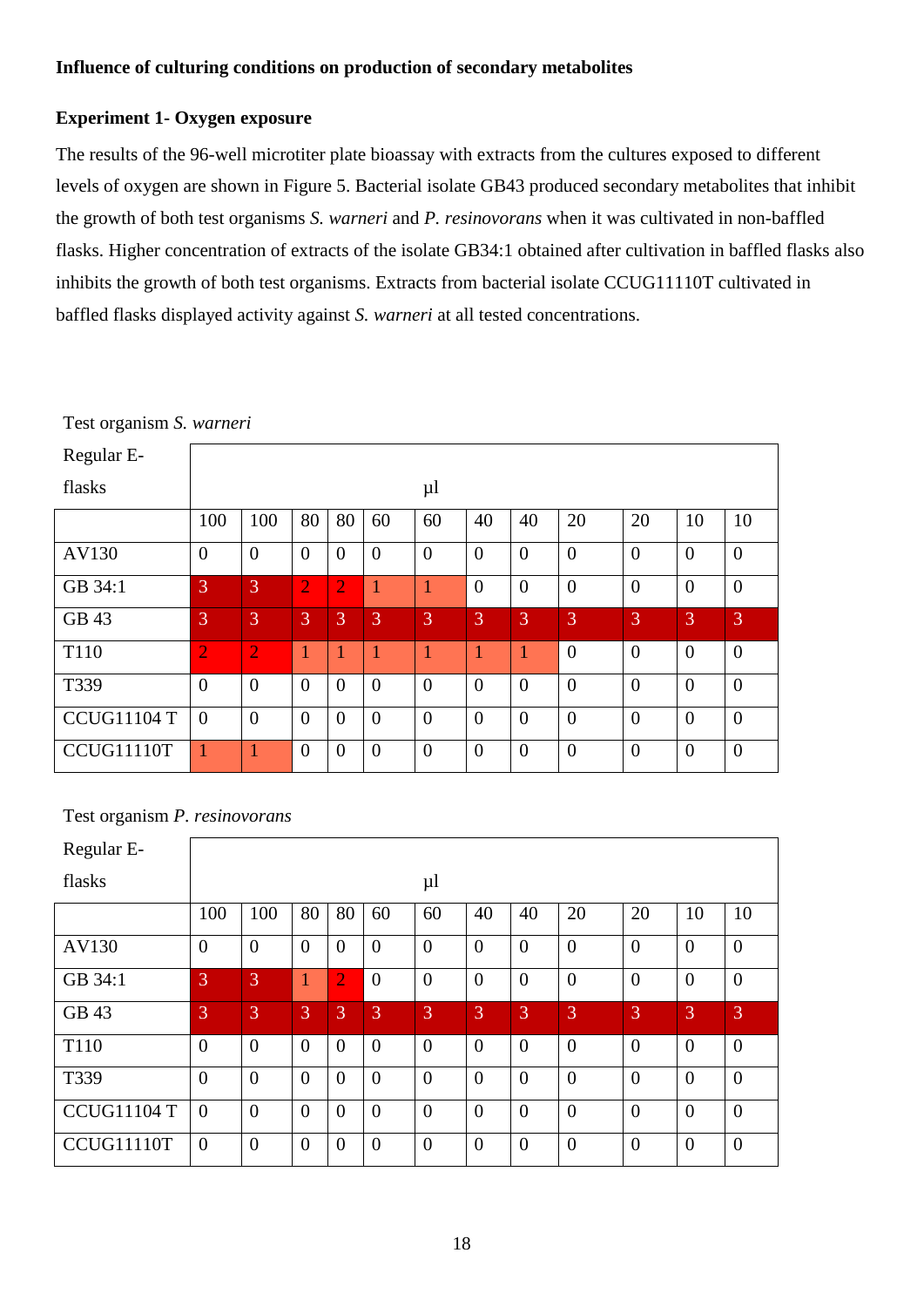Baffled flasks | ul 100 | 100 | 80 | 80 | 60 | 60 | 40 | 40 | 20 | 20 | 10 | 10 AV130 3 3 2 2 1 1 0 0 0 0 0 0 GB 34:1 3 3 3 1 1 0 0 0 0 0 0 0 0 0 0 GB 43 1 1 0 0 0 0 0 0 0 0 0 0 T110 3 3 3 3 2 2 2 2 0 0 0 0 T339 0 0 0 0 0 0 0 0 0 0 0 0  $CCUG11104 T 0 0 0 0 0 0 0 0 0 0 0 0 0 0$ CCUG11110T 3 3 3 3 3 3 3 3 3 3 4  $2$  2 1 1

Test organism *S. warneri*

Test organism *P. resinovorans*

| <b>Baffled flasks</b> |                |                |                |                |                | $\mu$          |                |                |                |                |                |                |
|-----------------------|----------------|----------------|----------------|----------------|----------------|----------------|----------------|----------------|----------------|----------------|----------------|----------------|
|                       | 100            | 100            | 80             | 80             | 60             | 60             | 40             | 40             | 20             | 20             | 10             | 10             |
| AV130                 | $\overline{0}$ | $\overline{0}$ | $\Omega$       | $\theta$       | $\overline{0}$ | $\overline{0}$ | $\overline{0}$ | $\overline{0}$ | $\overline{0}$ | $\overline{0}$ | $\overline{0}$ | $\overline{0}$ |
| GB 34:1               | 3              | 3              | 3              | 3              | $\theta$       | $\overline{0}$ | $\overline{0}$ | $\overline{0}$ | $\overline{0}$ | $\overline{0}$ | $\overline{0}$ | $\overline{0}$ |
| GB 43                 | $\overline{0}$ | $\overline{0}$ | $\theta$       | $\overline{0}$ | $\theta$       | $\overline{0}$ | $\overline{0}$ | $\overline{0}$ | $\overline{0}$ | $\overline{0}$ | $\overline{0}$ | $\theta$       |
| T110                  | $\overline{2}$ | $\overline{2}$ | $\overline{2}$ | $\overline{2}$ | $\overline{2}$ | $\overline{2}$ | $\overline{2}$ | $\overline{2}$ | 1              |                | $\overline{0}$ | $\overline{0}$ |
| T339                  | $\overline{0}$ | $\overline{0}$ | $\Omega$       | $\Omega$       | $\overline{0}$ | $\overline{0}$ | $\overline{0}$ | $\overline{0}$ | $\overline{0}$ | $\overline{0}$ | $\overline{0}$ | $\overline{0}$ |
| 11104T                |                |                |                |                | $\overline{0}$ | $\overline{0}$ | $\theta$       | $\overline{0}$ | $\overline{0}$ | $\overline{0}$ | $\theta$       | $\overline{0}$ |
| CCUG11110T            | $\overline{0}$ | $\overline{0}$ | $\Omega$       | $\Omega$       | $\Omega$       | $\overline{0}$ | $\theta$       | $\overline{0}$ | $\Omega$       | $\overline{0}$ | $\theta$       | $\overline{0}$ |

Figure 5: Inhibition of the *S. warneri* and *P. resinovorans* growth by extracts of isolates cultured with varying oxygen access. The activity was graded with following scale: 0 – bacterial growth not inhibited at all; 1 – little inhibition of bacterial growth; 2 – intermediate inhibition of bacterial growth; 3 – full inhibition, no bacterial growth at all.

#### <span id="page-20-0"></span>**Experiment 2- Different growth media composition**

In general, only the extracts of isolates CCUG11110T and GB43 inhibited the growth of both test organisms. The bacterial isolate CCUG11110T produced metabolites that inhibited the growth of both test organisms when cultivated in the medium AGS whereas metabolites from GB43 cultured in AGS and GS correspondingly inhibited the growth of test organisms *S. warneri* and *P. resinovorans* (Figure 6).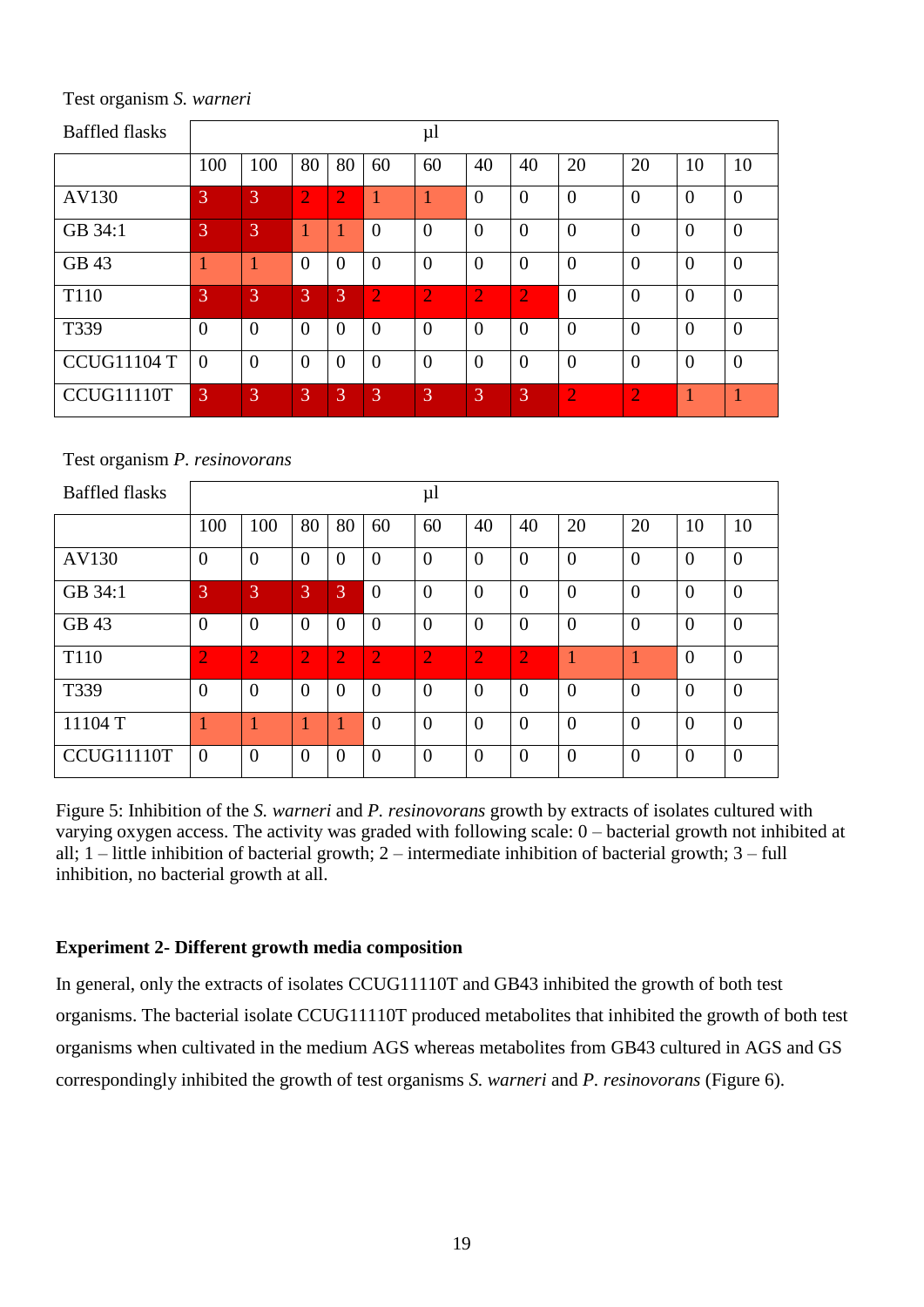| Test organism S. warneri |             |                |                |                |                |                |                | $\mu$          |                |                |                |                |                |
|--------------------------|-------------|----------------|----------------|----------------|----------------|----------------|----------------|----------------|----------------|----------------|----------------|----------------|----------------|
|                          |             | 100            | 100            | 80             | 80             | 60             | 60             | 40             | 40             | 20             | 20             | 10             | 10             |
| <b>AGS</b>               | GB43        | $\overline{3}$ | 3              | 3              | $\overline{3}$ | 3              | $\overline{3}$ | $\overline{2}$ | $\overline{2}$ | $\overline{2}$ | $\overline{2}$ | 1              |                |
|                          | CCUG11110T  | 3              | 3              | $\overline{3}$ | 3              | $\overline{3}$ | 3              | 3              | $\overline{2}$ | 1              |                |                |                |
|                          | GB34:1      | п              | 1              |                |                |                |                |                | $\Omega$       | $\theta$       | $\theta$       | $\overline{0}$ | $\theta$       |
|                          | <b>GB59</b> | $\overline{0}$ | $\theta$       | $\overline{0}$ | $\theta$       | $\overline{0}$ | $\overline{0}$ | $\Omega$       | $\Omega$       | $\theta$       | $\overline{0}$ | $\overline{0}$ | $\overline{0}$ |
| <b>GS</b>                | GB43        | 3              | 3              | 3              | 3              | 3              | 3              | 3              | $\overline{3}$ | $\overline{0}$ | $\overline{0}$ | $\overline{0}$ | $\overline{0}$ |
|                          | CCUG11110T  | 1              |                | $\theta$       | $\overline{0}$ | $\overline{0}$ | $\overline{0}$ | $\Omega$       | $\theta$       | $\theta$       | $\overline{0}$ | $\overline{0}$ | $\overline{0}$ |
|                          | GB34:1      | $\overline{0}$ | $\overline{0}$ | $\overline{0}$ | $\Omega$       | $\overline{0}$ | $\overline{0}$ | $\Omega$       | $\Omega$       | $\Omega$       | $\theta$       | $\overline{0}$ | $\overline{0}$ |
|                          | GB59        | $\overline{0}$ | $\overline{0}$ | $\overline{0}$ | $\theta$       | $\theta$       | $\overline{0}$ | $\theta$       | $\Omega$       | $\theta$       | $\theta$       | $\overline{0}$ | $\overline{0}$ |

| Test organism   |            |                |                |                |                |                |                |                |                |                |                |                |                  |
|-----------------|------------|----------------|----------------|----------------|----------------|----------------|----------------|----------------|----------------|----------------|----------------|----------------|------------------|
| P. resinovorans |            | $\mu$          |                |                |                |                |                |                |                |                |                |                |                  |
|                 | 100        | 100            | 80             | 80             | 60             | 60             | 40             | 40             | 20             | 20             | 10             | 10             |                  |
| <b>AGS</b>      | GB43       | 3              | 3              | 3              | 3              | 3              | 3              | 3              | 3              | 3              | 3              | $\theta$       | $\overline{0}$   |
|                 | CCUG11110T | $\overline{2}$ | $\overline{2}$ | $\mathbf{1}$   |                |                |                |                |                |                |                | 1              | 1                |
|                 | GB34:1     | $\overline{0}$ | $\overline{0}$ | $\overline{0}$ | $\overline{0}$ | $\overline{0}$ | $\overline{0}$ | $\Omega$       | $\overline{0}$ | $\overline{0}$ | $\theta$       | $\overline{0}$ | $\overline{0}$   |
|                 | GB59       | $\overline{0}$ | $\theta$       | $\overline{0}$ | $\theta$       | $\overline{0}$ | $\overline{0}$ | $\overline{0}$ | $\overline{0}$ | $\overline{0}$ | $\overline{0}$ | $\overline{0}$ | $\boldsymbol{0}$ |
| <b>GS</b>       | GB43       | 3              | 3              | 3              | 3              | 3              | 3              | $\overline{2}$ | 3              | $\overline{0}$ | $\theta$       | $\overline{0}$ | $\boldsymbol{0}$ |
|                 | CCUG11110T | $\theta$       | $\theta$       | $\overline{0}$ | $\overline{0}$ | $\overline{0}$ | $\overline{0}$ | $\theta$       | $\Omega$       | $\overline{0}$ | $\theta$       | $\overline{0}$ | $\theta$         |
|                 | GB34:1     | $\overline{0}$ | $\overline{0}$ | $\overline{0}$ | $\theta$       | $\overline{0}$ | $\overline{0}$ | $\theta$       | $\overline{0}$ | $\overline{0}$ | $\theta$       | $\overline{0}$ | $\boldsymbol{0}$ |
|                 | GB59       | $\overline{0}$ | $\theta$       | $\overline{0}$ | $\theta$       | $\theta$       | $\overline{0}$ | $\Omega$       | $\Omega$       | $\Omega$       | $\theta$       | $\overline{0}$ | $\overline{0}$   |

Figure 6: Inhibition of the *S. warneri* and *P. resinovorans* growth by extracts of isolates cultured in different culture media. The activity was graded with following scale: 0 – bacterial growth not inhibited at all; 1 – little inhibition of bacterial growth; 2 – intermediate inhibition of bacterial growth; 3 – full inhibition, no bacterial growth at all.

### <span id="page-21-0"></span>**Experiment 3- Culturing in the presence of various supplements**

The bacterial isolate T110 produced metabolite(s) active against *S. warneri* after being exposed to the supplements compared to control (Figure 7). The addition of  $ScCl<sub>3</sub>$  down-regulated the activity of the bacterial isolates GB34:1 against *S. warneri* (Figure 7), and the same observation was noticed for bacterial isolate T110 against the other test organism *P. resinovorans* (Figure 7). Also GBL deactivated the metabolites from T110 whereas Triclosan triggered the activity against *P. resinovorans* (Figure 7)*.*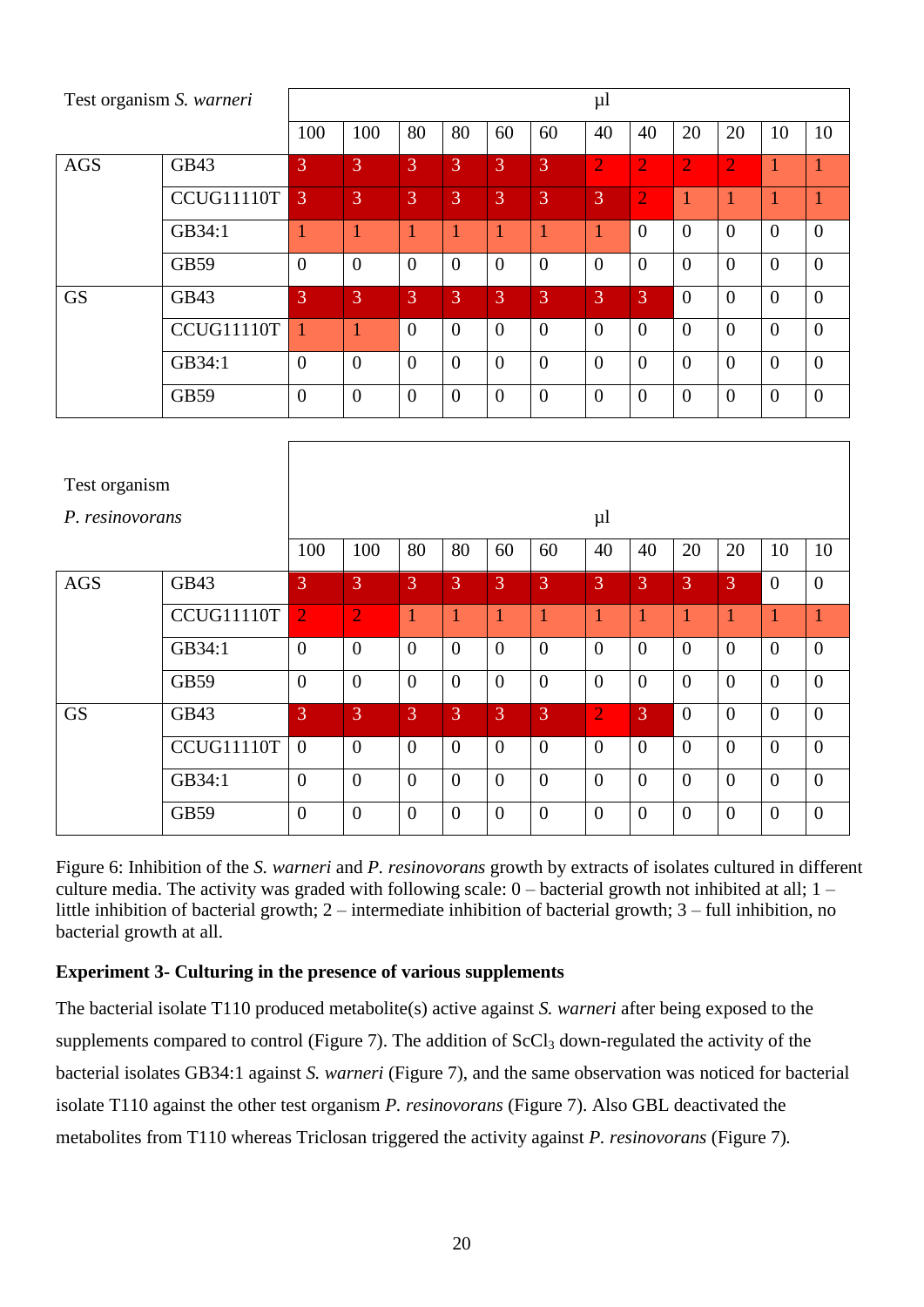Figure 7: Inhibition of the *S. warneri* and *P. resinovorans* growth by extracts of isolates cultured on GPS medium with different supplements. The activity was graded with following scale: 0 – bacterial growth not inhibited at all; 1 – little inhibition of bacterial growth; 2 – intermediate inhibition of bacterial growth; 3 – full inhibition, no bacterial growth at all.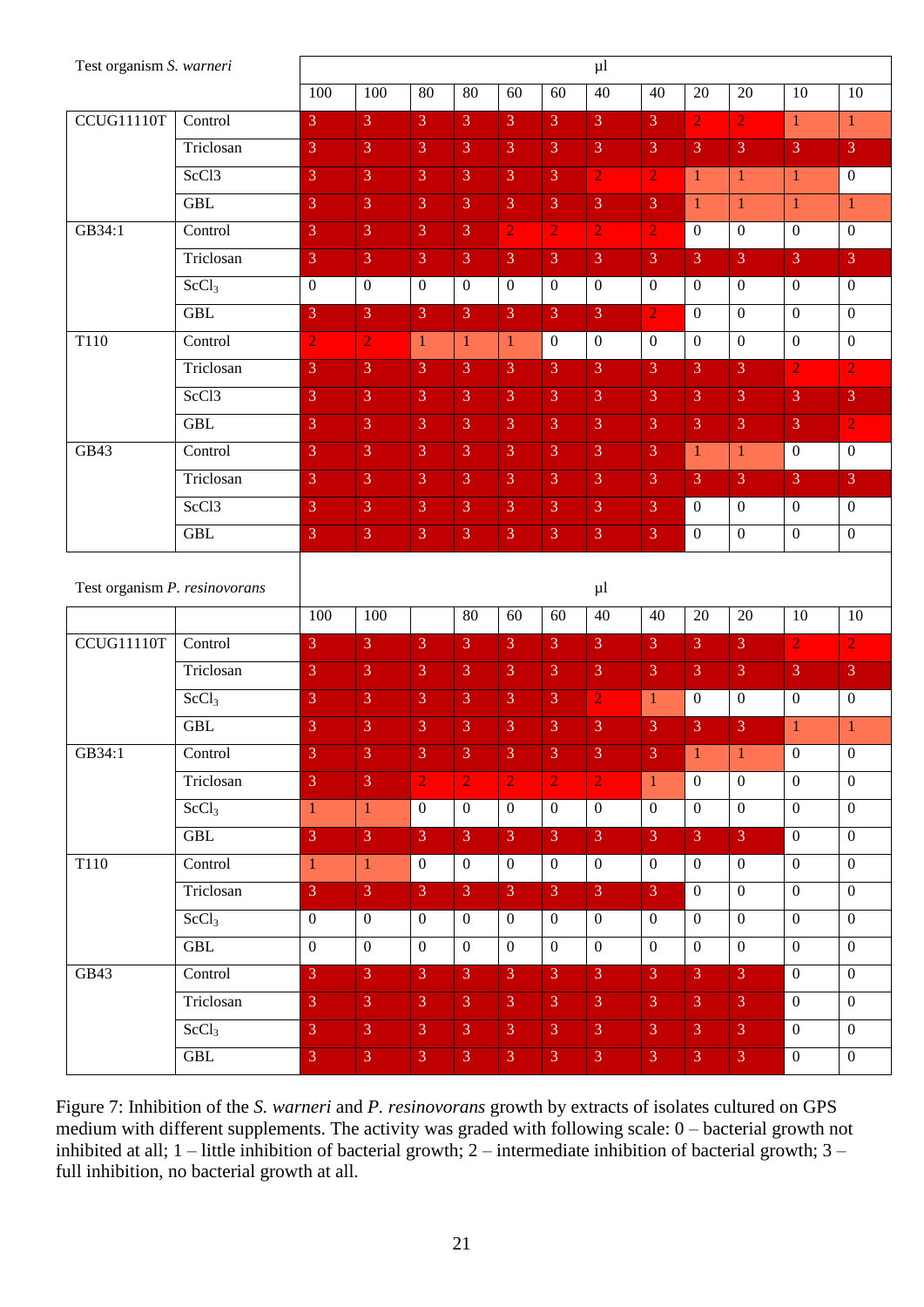#### <span id="page-23-0"></span>**Microtiter plate assay against pathogenic organisms**

The HPLC separated fractions of extracts from the supplement experiment were tested against several pathogenic microorganisms. The additions of Triclosan to the culture with bacterial isolate CCUG11110T resulted in two new substances active against pathogen F (red encircled activity area Figure 8). The active substance (blue encircled activity area Figure 8) was established to be Triclosan.

Separation of extracts produced by the bacterial isolate  $T110$  and  $T110$  supplemented with  $ScCl<sub>3</sub>$  both resulted in detecting antimicrobial affect. However, the retention time for active fractions was different for these two samples suggesting production of two different active metabolites (orange and purple encircled activity area Figure 9).



Figure 8: HPLC chromatograms of the isolate CCUG11110T extracts cultured without supplements (top) and with addition of Triclosan (bottom) and corresponding activity against a panel of pathogenic microorganisms. The green encircled fractions in the top chromatogram show activity against pathogen G. The blue encircled fractions in bottom chromatogram were active against almost all of the test pathogens and the two red encircled fractions were only active against pathogen F. The remaining detected activity was most likely due to cyclic dipeptides derived from media components.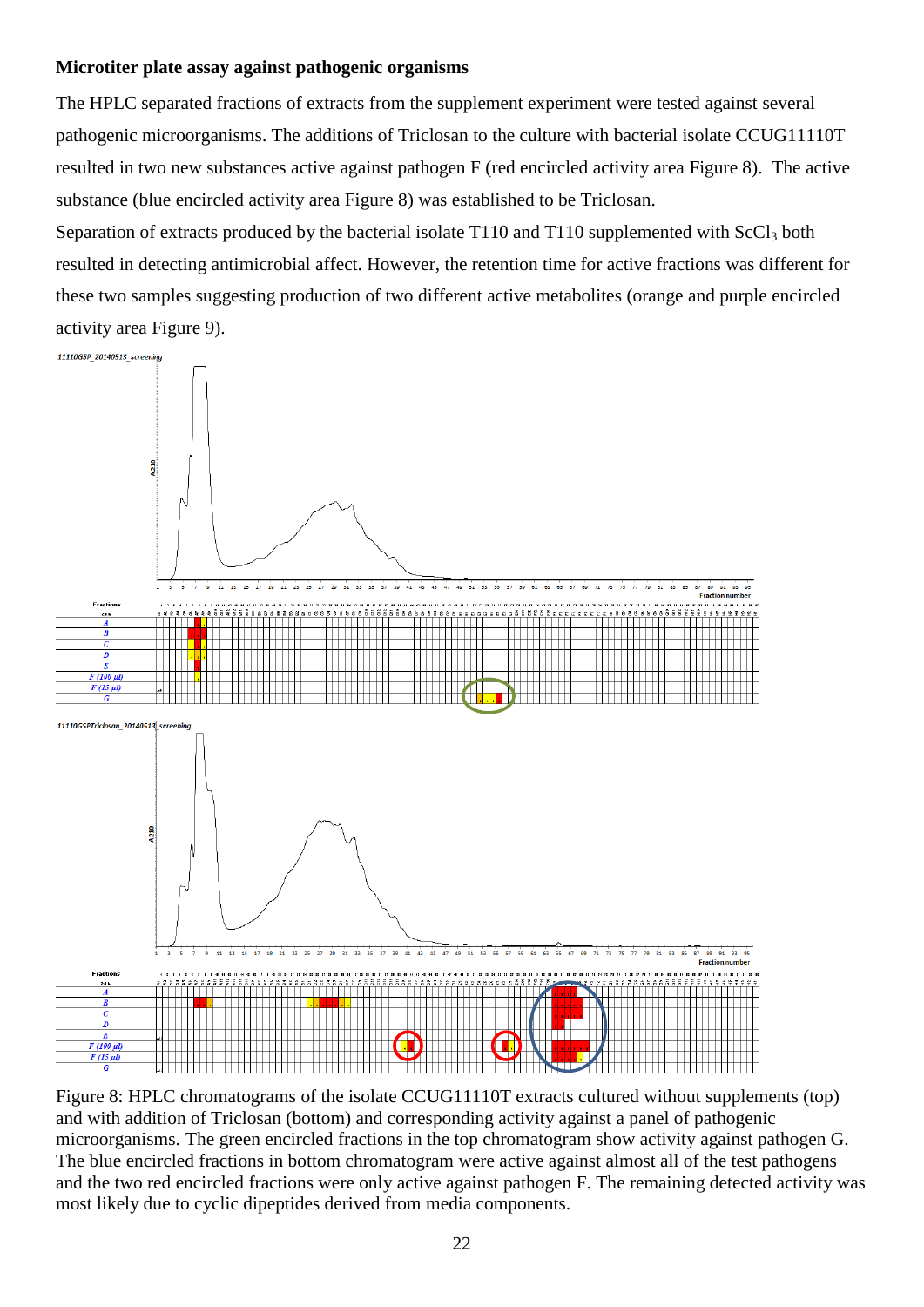

Figure 9: HPLC chromatograms of the isolate T110 extracts cultured without supplements (top) and with addition of ScCl<sub>3</sub> (bottom) and corresponding activity against a panel of pathogenic microorganisms. The orange and purple circles show the activity against the test organism F at different retention time for top and bottom chromatogram. The remaining detected activity was most likely due to cyclic dipeptides derived from media components.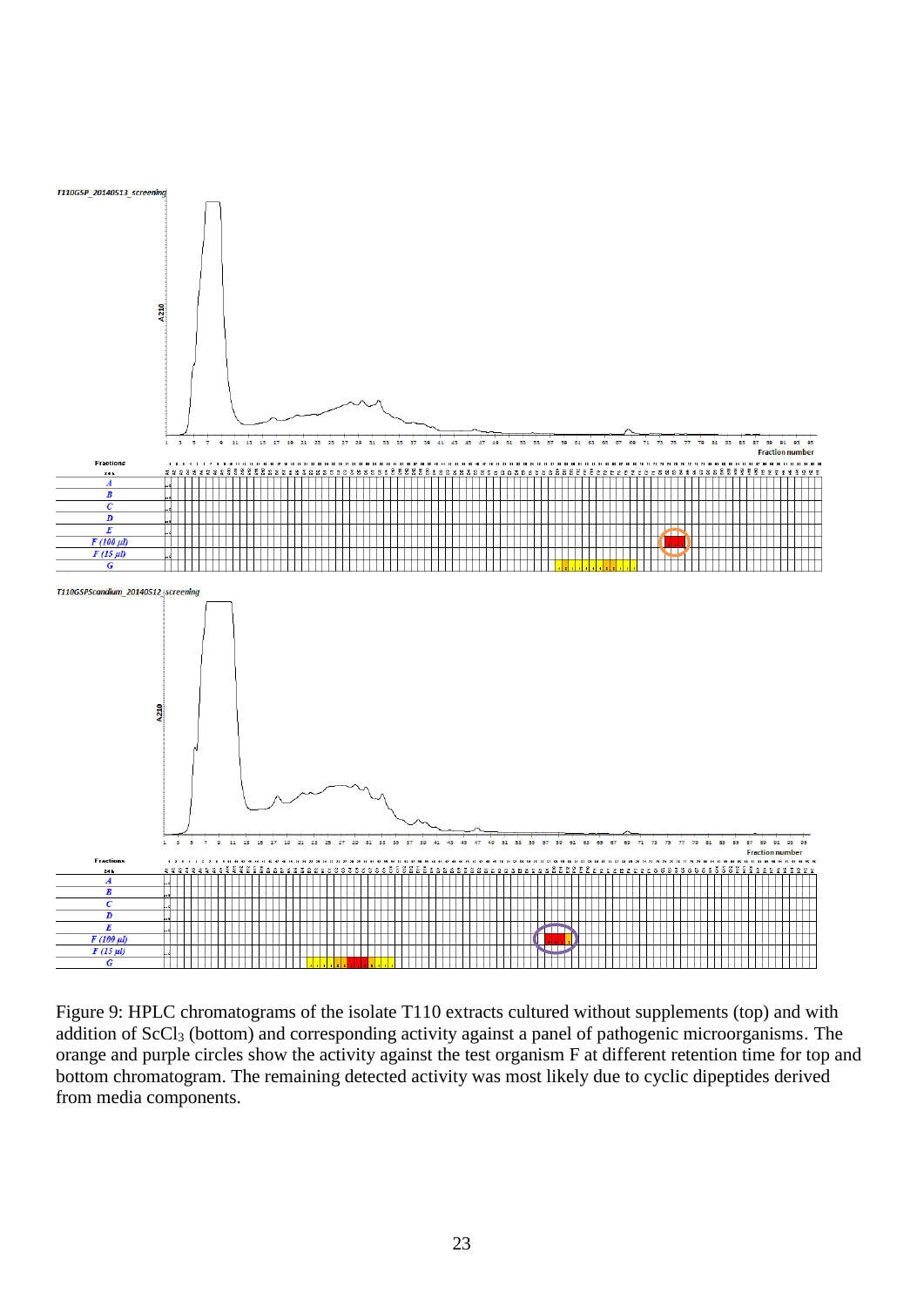#### <span id="page-25-0"></span>**DISCUSSION**

The aim of this study was to trigger several bacterial isolate to produce different secondary metabolites, hopefully also including novel compounds that may be used as future antibiotics as a countermeasure to the increasing antibiotic resistance among an alarmingly large proportion of microbial pathogens. Three experiments were performed, in which the influence of different oxygen levels, different media composition and adding different supplements to the cultures on the production of active metabolites was tested. The hypothesis was that a change in activity against the test organisms should be distinguished if it is as agreed with similar research from the literature (Bode et al. 2002, Craney et al. 2012, de Kievit and Iglewski 2000, Inaoka and Ochi 2011). Overall it seemed that the experiment with varying supplements added to the cultures generated the most powerful antimicrobial effect for the highest number of tested isolates. Especially, addition of Triclosan yielded a number of active substances in the extracts of all bacterial isolates. One of the detected substances was established as Triclosan (Figure 8) after LC- MS analysis and molecular weight comparison with substances available for comparison in the database Antibase. Also the determination of substances by LC-MS revealed the higher diversity of produced secondary metabolites. It can confirm the approach referred to as OSMAC (Bode et al. 2002): that one microorganism is capable of to generate several active metabolites under varying culture conditions.

The reference isolate CCUG11110T, denotation for *Streptomyces coelicolor,* showed its potential to produce antibiotics, particularly in the experiments using supplements (Figure 7). Similar experiments in reviews have shown the same outcome in successful activity against several test organisms (Craney et al. 2012, Kawai et al. 2007 and Takano et al. 2000). Concerning non-Streptomyces and their optimistically capacity to produce novel antibiotics (Tiwari and Gupta 2012), bacterial isolate GB34:1 (representing *Nocardia* sp) displayed promising antibiotic production in the current research both in terms of the detected genes coupled to the secondary metabolism (Figure 2) and activity against the test organisms (Figure 5 and 7). It must be further investigated what kind of active metabolites were produced by this organism.

The initial test consisted of performing PCRs of four genes (PKS-1, PKS-2, NRPS and DTS) encoding for enzymes that have been shown to be involved in the production of secondary metabolites. Isolate GB43, belonging to the genus *Pseudomonas,* was tested positive for all four genes. Its potential was also reflected in the bioassays. Metabolites produced by the isolate GB43 showed activity against both *S. warneri* and *P. resinovorans* in all bioassays except in the inhibition zone test against *P. resinovorans* and also in the microtiter plate inhibition assay cultured in baffled flasks (Figure 5). Since none of the isolates apart from one (AV226:2, figure not shown) were inhibiting the growth of *P. resinovorans* in the inhibition zone test, it can be concluded that the growth of the test organism may have been too strong or simply that no effective antibiotics against *P. resinovorans* could be found. Based on the results from the bioassay of the extracts produced by this isolate that originated from cultures grown at different oxygen level, one can conclude that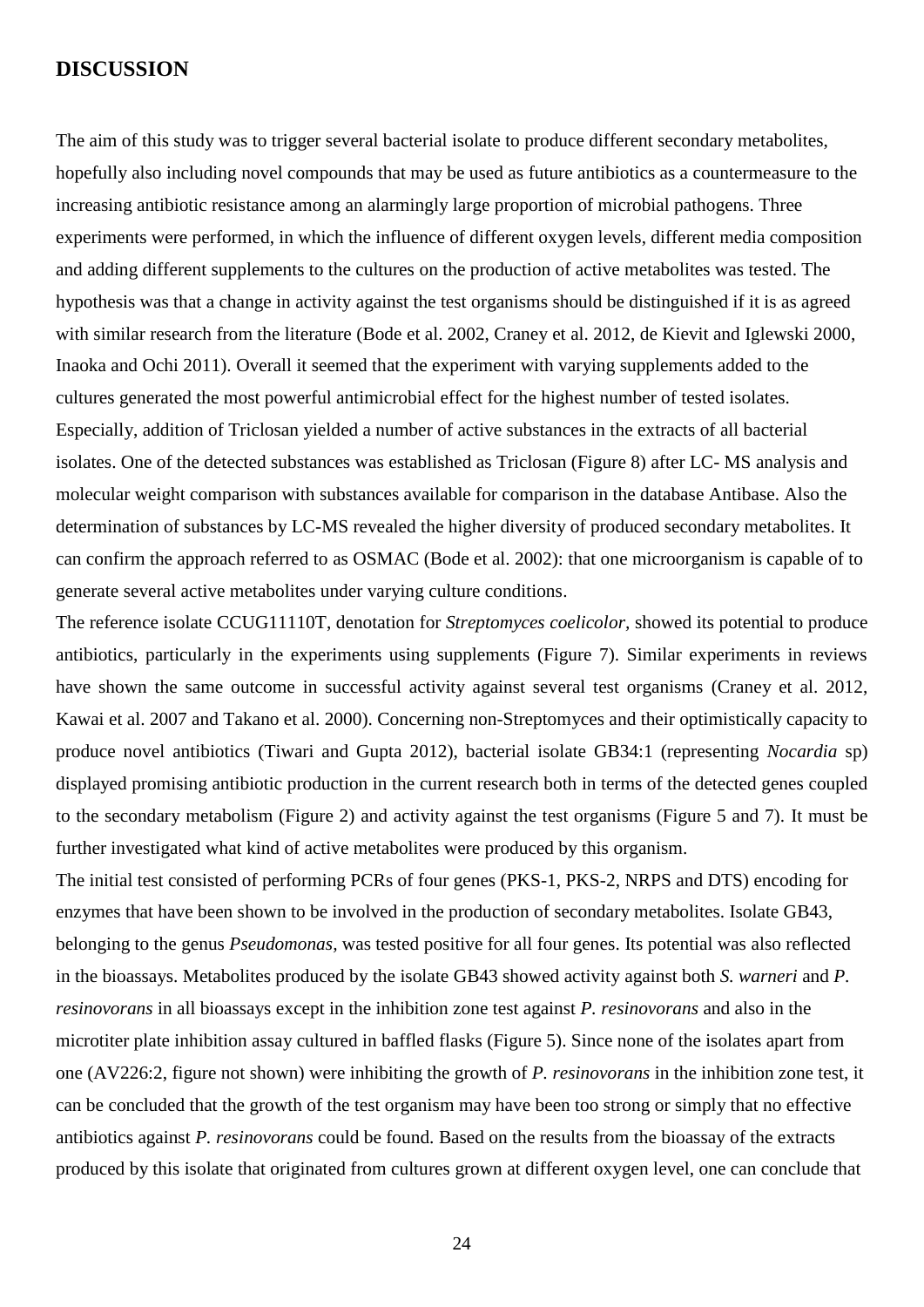*Pseudomonas* sp. apparently grows well in the presence of high oxygen level but are not able to produce antimicrobial metabolites.

GBL used in this report as a supplement has a similar core structure as the family of signal molecule AHL. Mostly gram-negative bacteria use AHL in the quorum-sensing signaling (Yajima, A. 2014) whereas many Gram-positive bacteria use GBLs as signaling molecules for regulation of antibiotic production (Takano et al. 2000). It is consistent that isolate GB43, which is a Gram-negative bacterium, were activated in the production of metabolites in the supplement experiment after DHM- furanone was added to the culture. DHM- furanone activated the secondary metabolite production for all bacterial isolates except T110 against *P. resinovorans.* Both that absence of activity for bacterial isolate T110 and the poor activity of all isolates against *P. resinovorans* in general could possibly be explained by that *P. resinovorans* may have used a quorum-sensing mechanism that protected its growth in the presence of active metabolites. *Pseudomonas*  species, like other Gram-negative bacteria, are also known to use efflux pumps to effectively reject the added antimicrobial agents, which had led to the enormous problems with nosocomial infections caused by antibiotic resistant bacteria (Köhler et al. 1997, Nikaido 1996).

## <span id="page-26-0"></span>**CONCLUSION AND FUTURE PERSPECTIVES**

Different culturing conditions and added supplements positively affected the cultivated bacterial isolates in a way that the production of secondary metabolites with antimicrobial properties was in general enhanced. However, the experiments have to be repeated in order to obtain more reliable result. Also, more various culture media and culture conditions should be included to clearer detect differences. The substances that were separated after the supplement experiments will be further investigated by Nuclear Magnetic Resonance (NMR) to closer elucidate their chemical structures. If they prove to be novel they will undergo additional tests such as for example Minimum Inhibitory Concentration (MIC) that allows to established the minimal concentration of the compound, at which it totally inhibit the growth of tested pathogen.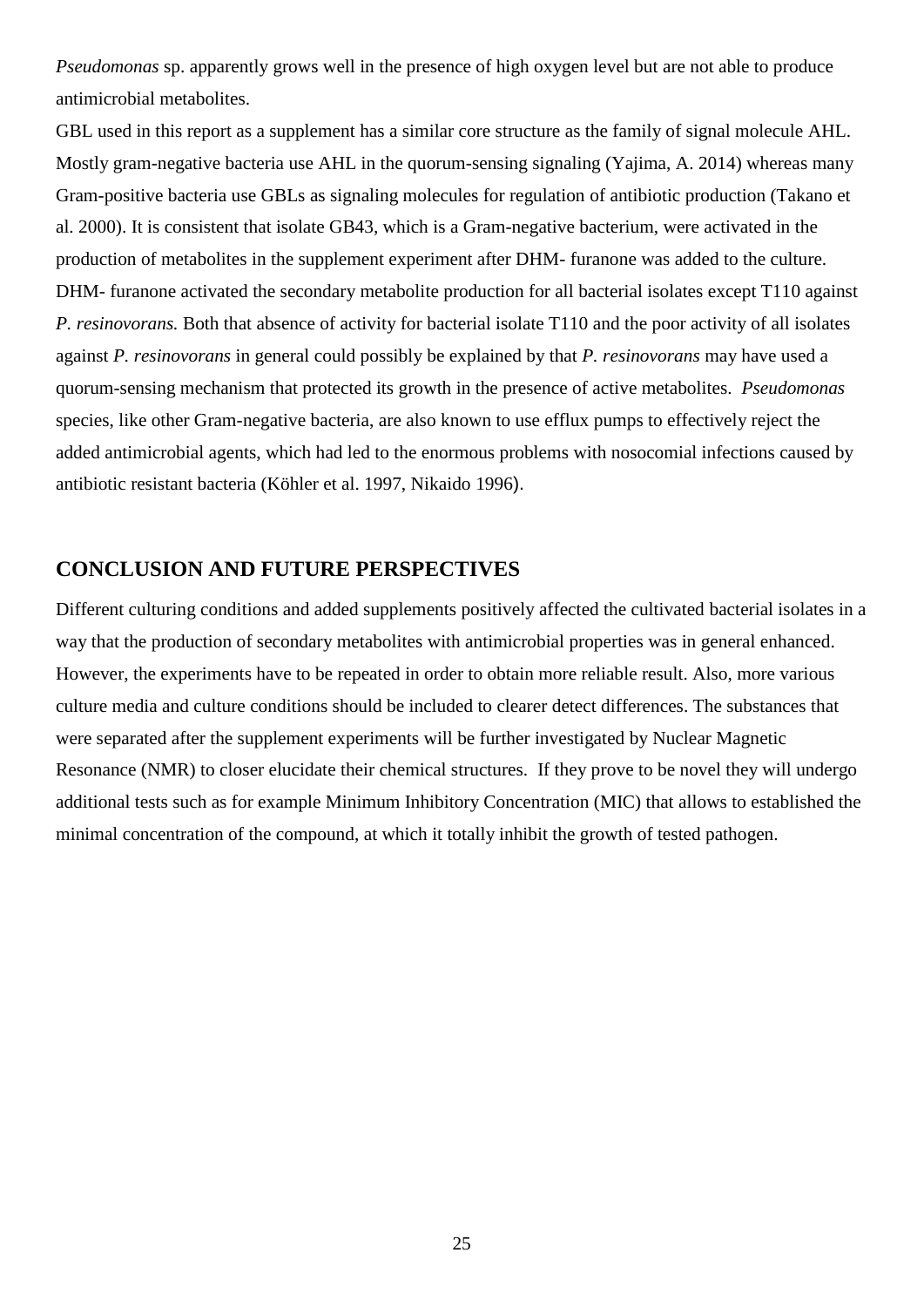# <span id="page-27-0"></span>**ACKNOWLEDGMENT**

I would like to thank my supervisor Joakim Bjerketorp and assistant supervisor Jolanta Levenfors at the Department of Microbiology at Swedish University of Agriculture Sciences (SLU) for their most appreciated help during this project. Also Pierre Andersson and Anders Broberg at the Department of Chemistry at SLU will be thanked for their help to interpret the results from the chemical analysis. Lastly I will also thank my examiner Bengt Guss and all of the other employees at the Department of Microbiology at SLU.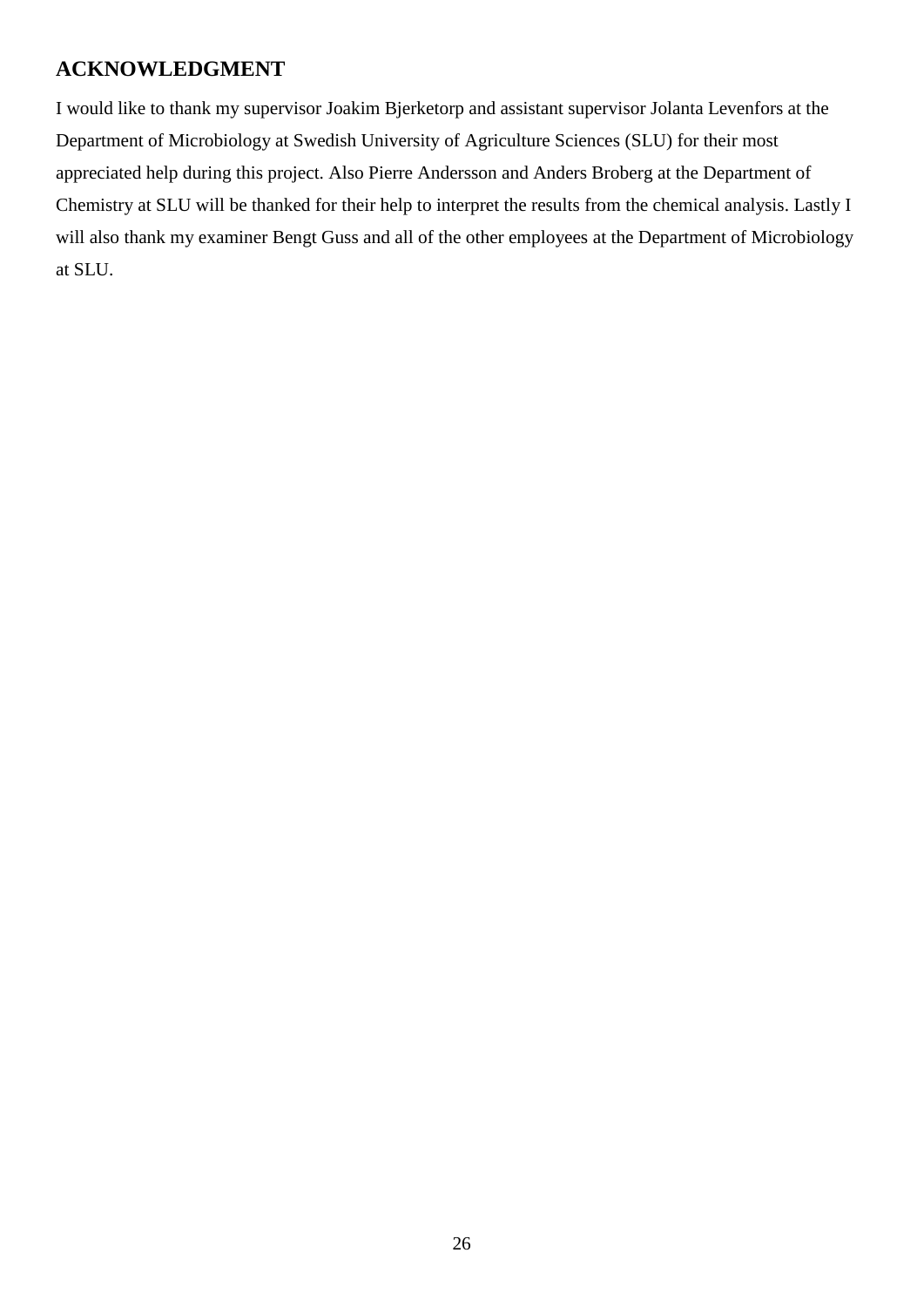#### <span id="page-28-0"></span>**REFERENCES**

Ayuso-Sacido, A. and Genilloud, O. (2005) New PCR Primers for the Screening of NRPS and PKS-I Systems in Actinomycetes: Detection and Distribution of These Biosynthetic Gene Sequences in Major Taxonomic Groups. *Microbial Ecology.* 49(1):10-24

Baltz, R. H. (2008) Renaissance in antibacterial discovery from actinomycetes. *Current opinion in Pharmacology.* 8(5): 557-563

Bentley, SD., Chater, KF., Cerdeño-Tárraga, AM., Challis, GL., Thomson, NR., James, KD., Harris, DE., Quail, MA., Kieser, H., Harper, D., Bateman, A., Brown, S., Chandra, G., Chen, CW., Collins, M., Cronin, A., Fraser A, Goble A, Hidalgo J, Hornsby T, Howarth S, Huang CH, Kieser T, Larke L, Murphy L, Oliver K, O'Neil S, Rabbinowitsch E, Rajandream MA, Rutherford K, Rutter S, Seeger K, Saunders D, Sharp S, Squares R, Squares S, Taylor K, Warren T, Wietzorrek A, Woodward J, Barrell BG, Parkhill J, Hopwood DA. (2002) Complete genome sequence of the model actinomycete Streptomyces coelicolor A3(2). *Nature.*  417(6885):141-147.

Bérdy, J. (2005) Bioactive Microbial Metabolites. *Journal of Antibiotics*. 58(1): 1–26

Bode, H. B., Bethe, B., Höfs, R. and Zeeck, A. (2002) Big Effects from Small Changes: Possible Ways to Explore Nature's Chemical Diversity. *Chembiochem*. 3(7): 619-27.

Bush, K. (2010) The coming of age of antibiotics: discovery and therapeutic value. *Annals of the New York academy of sciences.* 1213(1): 1-4

Craney, A., Ozimok, C., Pimentel-Elardo, SM., Capretta, A. and Nodwell, JR. (2012) Chemical perturbation of secondary metabolism demonstrates important links to primary metabolism. *Chemistry and Biology.*  19(8): 1020-1027

Donadioa, S., Monciardini, P., Alduina, R., Mazzaa, P., Chiocchini, C., Cavaletti, L., Sosioa, M. and Puglia, A. (2001) Microbial technologies for the discovery of novel bioactive metabolites. *Journal of Biotechnology* 99 (3): 187-198

de Kievit T. R. and Iglewski B. H. (2000) Bacterial Quorum Sensing in Pathogenic Relationships. *Infection and Immunity*. 68(9): 4839-4849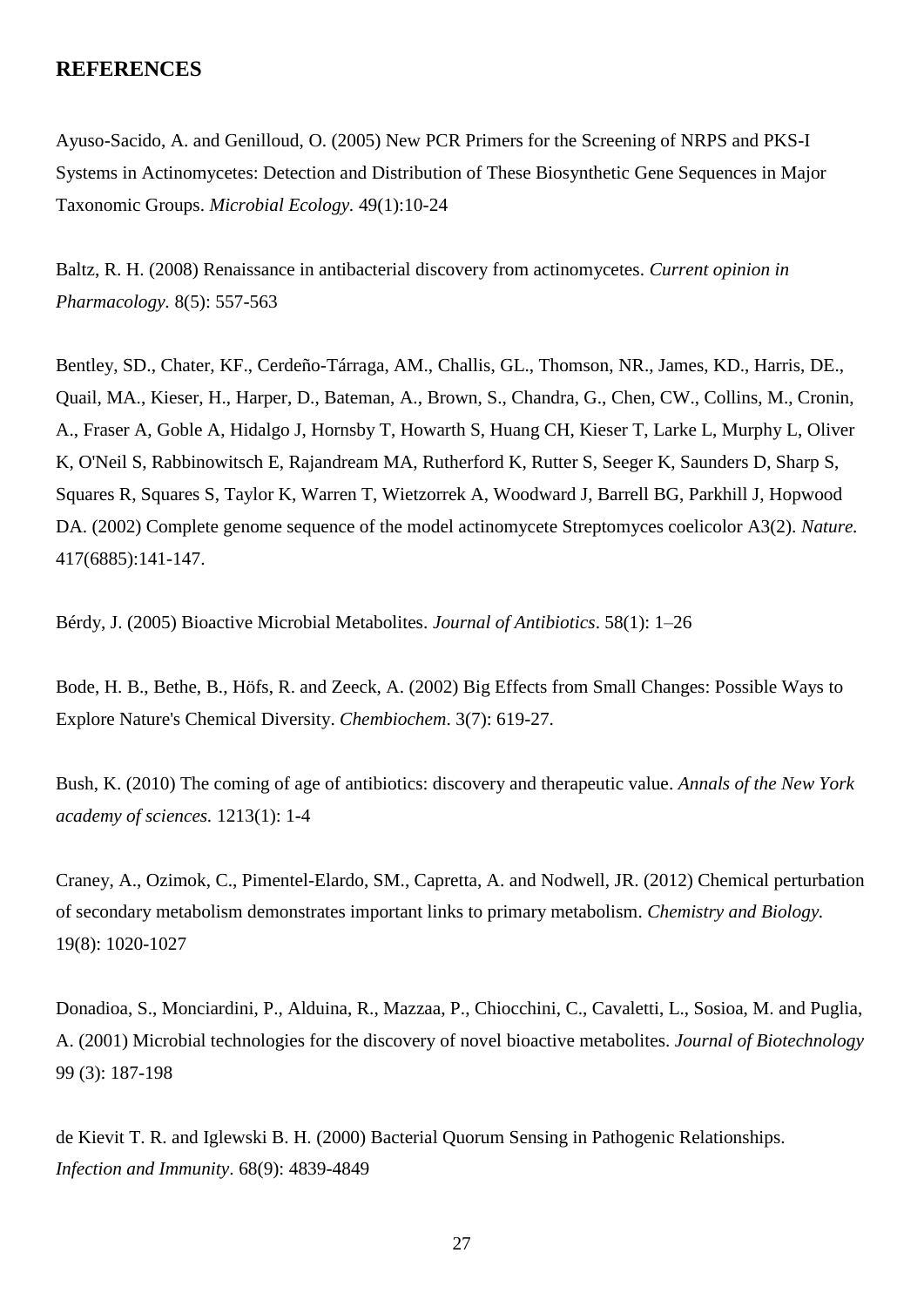Enright, M. C., Robinson, A. D., Randle, G., Feil, E. J., Grundmann, H. and Spratt, B. G. (2002) The Evolutionary History of Methicillin-Resistant *Staphylococcus aureus* (MRSA). *National Academy of Sciences.* 99(11): 7687-7692

Fleming, A. (1929) On the Antibacterial Action of Cultures of a Penicillium, with Special Reference to their Use in the Isolation of B. influenzæ. *The British Journal of Experimental Pathology*. 10(3): 226–236.

Gajraj, S. B., Alpana, B., Vijay, K. & Omprakash, G. (2013) Isolation, purification and partial characterization of an antifungal agent produced by salt-tolerant alkaliphilic *Streptomyces violascens. Proceedings of the National Academy of Sciences, India Section B: Biological Sciences.* 83(1): 109-117

Genilloud, O., González, I., Salazar, O., Martín, J., Tormo, J. R. and Vicente, F. (2011) Current approaches to exploit actinomycetes as a source of novel natural products. *Journal of Industrial Microbiology & Biotechnology*. 38(3): 375-389

Inaoka, T. and Ochi, K. (2011) Scandium Stimulates the Production of Amylase and Bacilysin in *Bacillus subtilis. Applied and Environmental Microbiology.* 77(22): 8181-8183

Kawai, K., Wang, G., Okamoto, S. and Ochi K. (2007) The rare earth, scandium, causes antibiotic overproduction in *Streptomyces* spp. *FEMS Microbiology Letters.* 274(2): 311–315

Koehn, F. E. and Carter, G. T. (2005) The evolving role of natural products in drug discovery. *Nature Reviews Drug Discovery*. 4(3): 206-220

Kumar, V., Bisht, G. S. and Gusain, O. (2013) Terrestrial actinomycetes from diverse locations of Uttarakhnad, India: Isolation and screening for their antibacterial activity. *Iran Journal of Microbiology. 5(3): 299–308.*

Köhler, T., Michéa-Hamzehpour, M., Henze, U., Gotoh, N., Kocjancic Curty, L. and Pechère, J-C. (1997) Characterization of MexE–MexF–OprN, a positively regulated multidrug efflux system of *Pseudomonas aeruginosa*. *Molecular Microbiology.* 23(2): 345-354

Livermore, D. M. (2011) Discovery research: the scientific challenge of finding new antibiotics. *Journal of Antimicrobial Chemotherapy.* 66 (9): 1941-1944*.*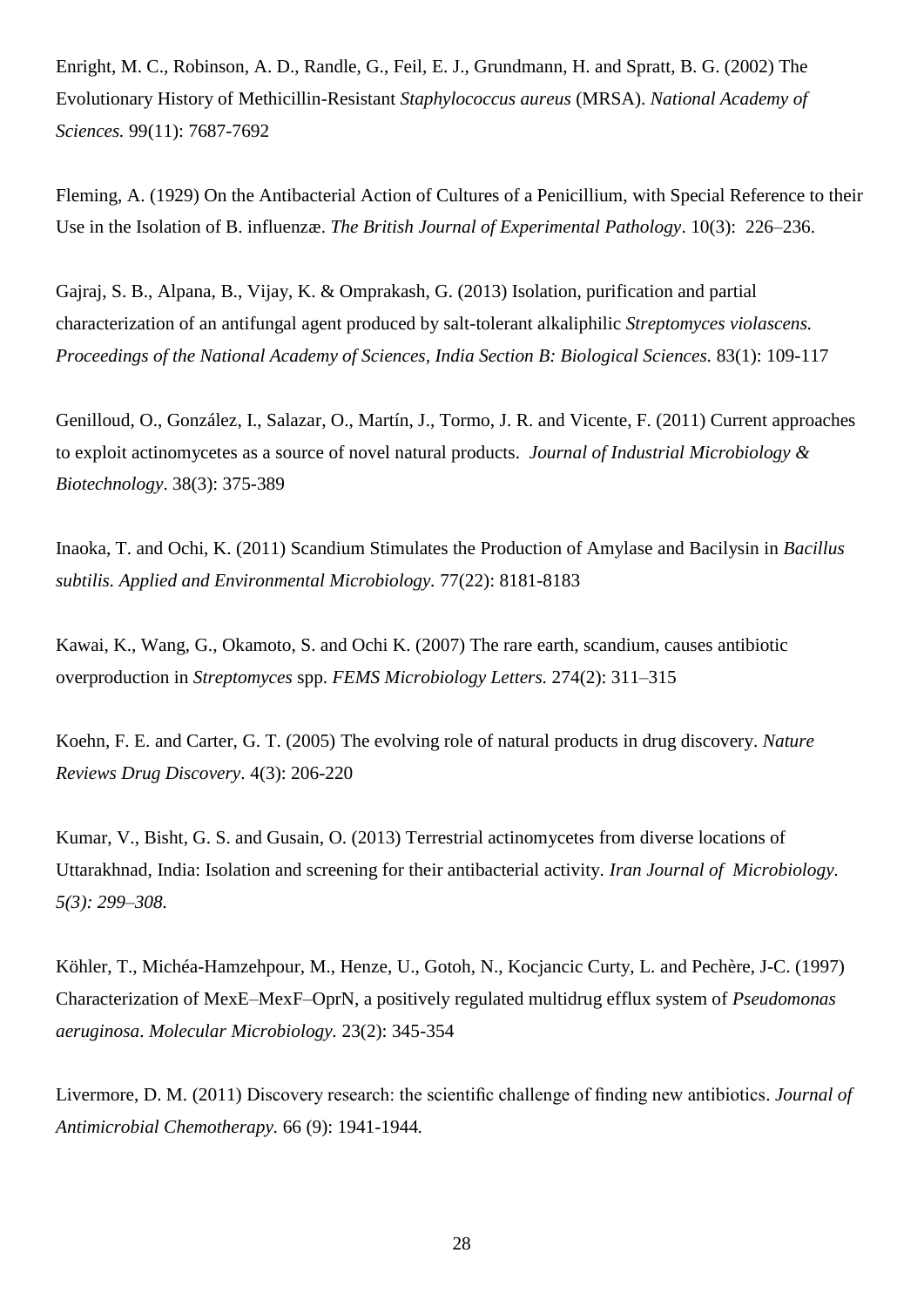Mahajan, GB. and Balachandran, L. (2012) Antibacterial agents from actinomycetes - a review. *Frontier in Bioscience (Elite Ed).* 1(4): 240-53.

Manivasagana, P., Venkatesanb, J., Sivakumarc, K., Kima S-K. (2013) Marine Actinobacterial metabolites: Current status and future perspectives. *Microbiological Research.* 168 (6): 311-32

Nikaido, H. (1996) Multidrug Efflux Pumps of Gram-Negative Bacteria. *Journal of Bacteriology*, 178(20):5853–5859

Neu, H. C. (1992) The Crisis in Antibiotic Resistance. *Science.* 257(5073): 1064-1073

Ochi, K., Hosaka, T. (2013) New strategies for drug discovery: activation of silent or weakly expressed microbial gene clusters. *Applied Microbiological and Biotechnology.* 97(1): 87-98

Persidis, A. (1998) High-throughput screening. *Nature biotechnology.* 16(2): 488-489

Pohanka, A., Broberg, A., Johansson, M., Kenne, L., and Levenfors, J. (2005) Pseudotrienic Acids A and B, Two Bioactive Metabolites from Pseudomonas sp. MF381-IODS. *Journal of Natural Products*. 68(9): 1380- 1385

Raaijmakers J. M., Weller D. M. and Thomashow L. S. (1997) Frequency of Antibiotic-Producing Pseudomonas spp. in Natural Environments. *Applied and Environmental Microbiology*. 63(3): 881-887

Subramani, R., Aalbersberg, W. (2012) Marine actinomycetes: An ongoing source of novel bioactive metabolites. *Microbiological Research.* 167(10): 571–580

Stainer, R. Y., Palleroni, N. J., Doudoroff, M. (1966) The aerobic pseudomonas: A taxonomic study. *Journal of General Microbiology.* 43(2): 159-271

Takano, E., Nihira, T., Hara, Y., Jones, J. J., Gershater, C. J. L., Yamada, Y. and Bibb, M. (2000) Purification and Structural Determination of SCB1, a γ-Butyrolactone That Elicits Antibiotic Production in *Streptomyces coelicolor* A3(2). *The Journal of Biological Chemistry.* 275(15): 11010–11016

Tiwari, K. and Gupta, R. K. (2012) Rare actinomycetes: a potential storehouse for novel antibiotics. *Critical Reviews in Biotechnology.* 32(2): 108–132